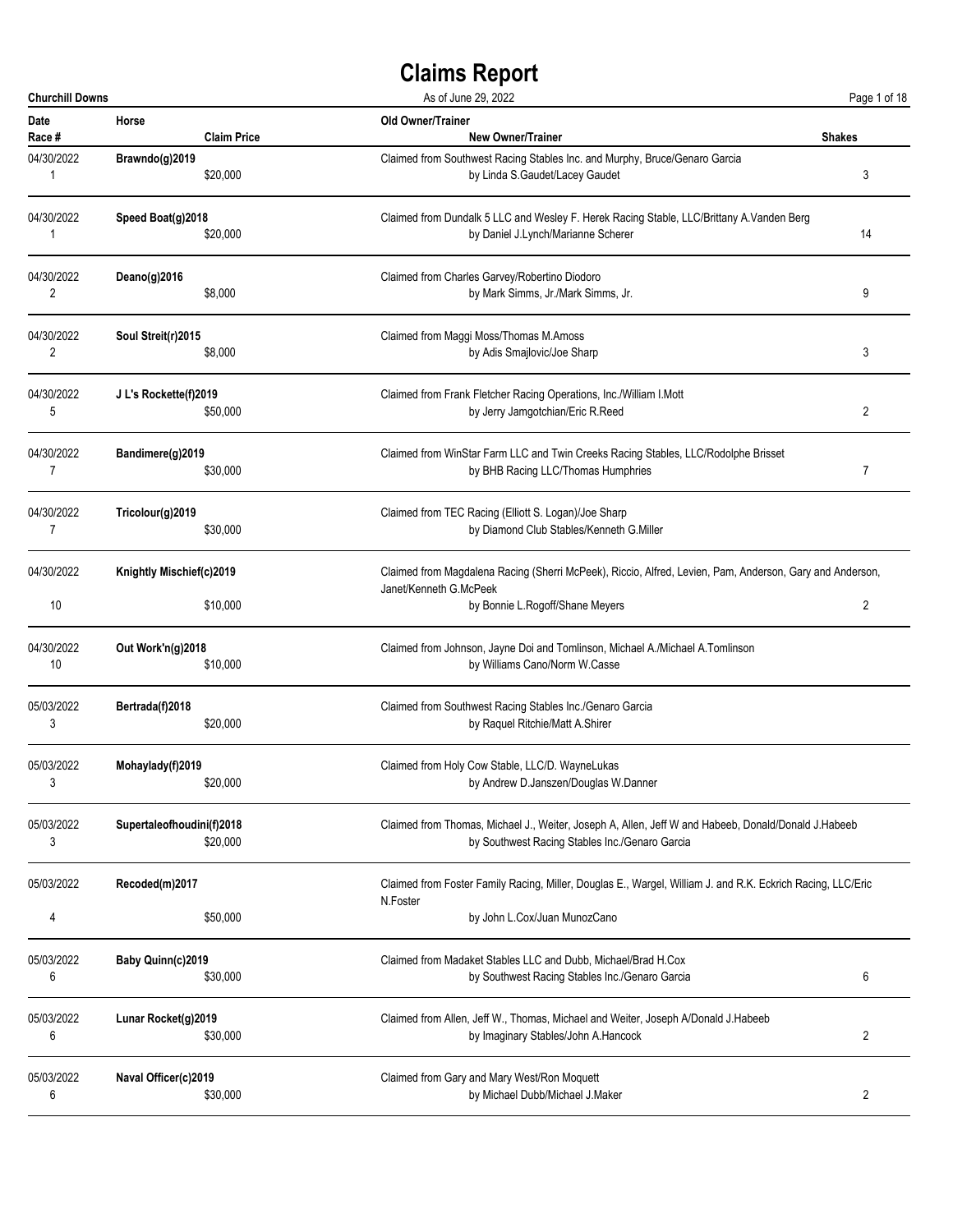| <b>Churchill Downs</b> |                           | As of June 29, 2022                                                                      |               |
|------------------------|---------------------------|------------------------------------------------------------------------------------------|---------------|
| Date                   | Horse                     | Old Owner/Trainer                                                                        | <b>Shakes</b> |
| Race #                 | <b>Claim Price</b>        | <b>New Owner/Trainer</b>                                                                 |               |
| 05/03/2022             | Sariah Sariah(f)2018      | Claimed from Andrew Malik/Hugo Rodriguez                                                 |               |
| 9                      | \$20,000                  | by Marcus ShaneBarbour/Rey Hernandez                                                     |               |
| 05/03/2022             | Strollin the Bayou(m)2015 | Claimed from Mayo, Tom and Exelby, Randy and Tagg Team Racing/Gregory D.Foley            |               |
| 9                      | \$20,000                  | by David Rodriguez/Hugo Rodriguez                                                        |               |
| 05/04/2022             | Hannah's Haven(f)2019     | Claimed from Dale L.Romans/Dale L.Romans                                                 |               |
| 1                      | \$10,000                  | by Rhonda Capps/Steve A.Capps                                                            |               |
| 05/04/2022             | I'm Stylin(f)2018         | Claimed from Clarke Vesty/Clarke Vesty                                                   |               |
| 1                      | \$10,000                  | by Yigit Guvercin/Yigit Guvercin                                                         |               |
| 05/04/2022             | Majestic West(g)2016      | Claimed from Rigney Racing, LLC/Philip A.Bauer                                           |               |
| 3                      | \$20,000                  | by Built Wright Stables, LLC./Norman L.Cash                                              |               |
| 05/04/2022             | Westward Look(c)2018      | Claimed from Fiumera, Frank and Sanner, D./Daniel E.Sanner                               |               |
| 3                      | \$20,000                  | by George A.Sharp/Caio Caramori                                                          |               |
| 05/04/2022             | Yes Sir Robert(g)2018     | Claimed from Terlep, John C. and Brittany B./Jordan Blair                                | 2             |
| 3                      | \$20,000                  | by Kenneally, Eddie and McCarthy, Shaun/Eddie Kenneally                                  |               |
| 05/04/2022             | Jonas' Dream(g)2019       | Claimed from Novogratz Racing Stables Inc./Brad H.Cox                                    | 6             |
| 4                      | \$50,000                  | by Carl R.Moore/Joe Sharp                                                                |               |
| 05/04/2022             | <b>Smarty John(c)2019</b> | Claimed from Marylou Whitney Stables (Hendrickson)/Norm W.Casse                          |               |
| 4                      | \$50,000                  | by Bone, Robert D. and Brown Jr., Edward J./Gregory D.Foley                              |               |
| 05/04/2022             | Silk Trade(g)2018         | Claimed from Black Oak Farm and Parenza Farms LLC/Tanner Tracy                           | 7             |
| 6                      | \$50,000                  | by Quarter Pole Investments, LLC/Norm W.Casse                                            |               |
| 05/04/2022             | Ahh Mazing(f)2018         | Claimed from Stoneway Farm/Michael W.McCarthy                                            |               |
| 10                     | \$75,000                  | by McCauley, Nathan and Olszewski, Michael W./Gregory D.Foley                            |               |
| 05/04/2022             | Byzantine(f)2019          | Claimed from WinStar Farm LLC/Rodolphe Brisset                                           | 3             |
| 10                     | \$75,000                  | by Richard Bahde/Randy L.Morse                                                           |               |
| 05/05/2022             | Higher Authority(g)2016   | Claimed from Thorough Crowd/Ethan W.West                                                 |               |
| 1                      | \$8,000                   | by Marsico Brothers Racing LLC/Brittany A. Vanden Berg                                   |               |
| 05/05/2022             | Youvesaiditall(h)2016     | Claimed from Ten Strike Racing/Matt A.Shirer                                             | 7             |
| 1                      | \$8,000                   | by Estvanko, Christina and Scott, Margo/Richard Estvanko                                 |               |
| 05/05/2022             | Abuelo Nuno(g)2018        | Claimed from Maggi Moss/Thomas M.Amoss                                                   | 5             |
| 3                      | \$16,000                  | by Southwest Racing Stables Inc. and Murphy, Bruce/Genaro Garcia                         |               |
| 05/07/2022             | Fan Club(c)2018           | Claimed from George A.Sharp/Caio Caramori                                                |               |
| 13                     | \$62,500                  | by Chris Nolan/Dale L.Romans                                                             |               |
| 05/12/2022             | Stellar Grace(f)2018      | Claimed from Coniglio, Nick, Rebro Jr., Matthew N. and Rendina, Richard/Wayne M.Catalano | 3             |
| 2                      | \$20,000                  | by B. Champlin/Matt A. Shirer                                                            |               |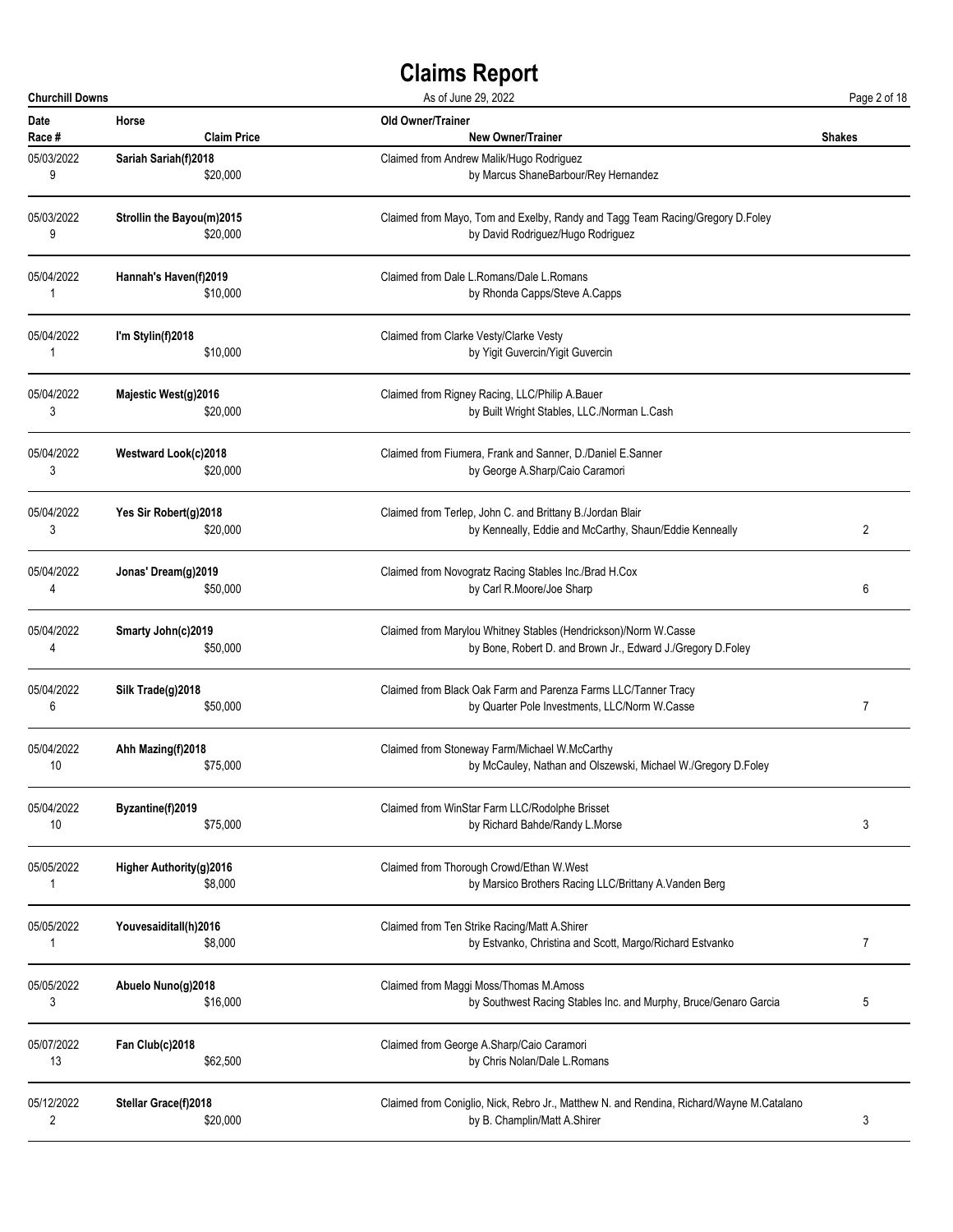| <b>Churchill Downs</b> |                          | As of June 29, 2022                                                                                         | Page 3 of 18   |  |
|------------------------|--------------------------|-------------------------------------------------------------------------------------------------------------|----------------|--|
| <b>Date</b>            | Horse                    | Old Owner/Trainer                                                                                           | <b>Shakes</b>  |  |
| Race #                 | <b>Claim Price</b>       | <b>New Owner/Trainer</b>                                                                                    |                |  |
| 05/12/2022             | Impressed(g)2016         | Claimed from Foster Family Racing, Miller, Douglas E., Wargel, William J. and R.K. Eckrich Racing, LLC/Eric |                |  |
| 3                      | \$25,000                 | N.Foster<br>by Jaguar Racing LLC/Juan MunozCano                                                             | 2              |  |
| 05/12/2022             | Quick Return(g)2017      | Claimed from BHB Racing LLC/Thomas Humphries                                                                | 2              |  |
| 3                      | \$25,000                 | by Campbell, Heath Aaron and Campbell, Sheena/Robertino Diodoro                                             |                |  |
| 05/12/2022             | Soaring Bird(g)2015      | Claimed from Hoagland, Louis, Flood, Gary and Portman, Michael David/Waylon Cundiff                         |                |  |
| 3                      | \$25,000                 | by Juan MunozCano/Juan MunozCano                                                                            |                |  |
| 05/12/2022             | Slam Diego(f)2019        | Claimed from Coronado Stables, LLC/Jordan Blair                                                             | 2              |  |
| 4                      | \$20,000                 | by Yates, Darrell and Evelyn/Steve Manley                                                                   |                |  |
| 05/12/2022             | Fort Moultrie(g)2018     | Claimed from Helen C.Alexander/J. ReeveMcGaughey                                                            | 5              |  |
| 5                      | \$50,000                 | by Rockin Robin Racing Stables/Michelle Lovell                                                              |                |  |
| 05/12/2022             | Kygo (GER)(c)2018        | Claimed from Madaket Stables LLC and Dubb, Michael/Michael J.Maker                                          | 3              |  |
| 5                      | \$50,000                 | by Imaginary Stables/John A.Hancock                                                                         |                |  |
| 05/13/2022             | Fotheringay(g)2019       | Claimed from Catherine M. Wills/Ben Colebrook                                                               | 2              |  |
| 5                      | \$10,000                 | by Chadwick J.Mouton/Michelle Lovell                                                                        |                |  |
| 05/13/2022             | Teewinot Pass(g)2019     | Claimed from Brereton C.Jones/Ben Colebrook                                                                 |                |  |
| 5                      | \$10,000                 | by Guerrero Racing Stables, LLC/Sal Guerrero                                                                |                |  |
| 05/13/2022             | A Paycheque Smile(f)2019 | Claimed from Peter Redekop B. C., Ltd./Rene Amescua                                                         |                |  |
| 6                      | \$30,000                 | by Daniel J.Lynch/Marianne Scherer                                                                          |                |  |
| 05/13/2022             | Four Dawn(f)2019         | Claimed from Simms Jr. Racing/Mark Simms, Jr.                                                               | 3              |  |
| 6                      | \$30,000                 | by Southwest Racing Stables and Lewis, Steve H./Genaro Garcia                                               |                |  |
| 05/13/2022             | High Fair(f)2018         | Claimed from Rocket Ship Racing, LLC/Jeff A.Hiles                                                           | 2              |  |
| 6                      | \$30,000                 | by Global Racing Group/Michael A.Tomlinson                                                                  |                |  |
| 05/13/2022             | My Coralena(f)2018       | Claimed from Southwest Racing Stables Inc./Genaro Garcia                                                    | $\overline{2}$ |  |
| 6                      | \$30,000                 | by Jack J.Armstrong/Steven Krebs                                                                            |                |  |
| 05/13/2022             | Hometown Hero(c)2018     | Claimed from Stanley, Mark H. and Stanley, Nancy W./J. ReeveMcGaughey                                       | $\overline{7}$ |  |
| 9                      | \$20,000                 | by Campbell, Heath Aaron and Campbell, Sheena/Robertino Diodoro                                             |                |  |
| 05/13/2022             | Offutt Cole(g)2019       | Claimed from Lantern Hill Farm LLC/J. ReeveMcGaughey                                                        | 3              |  |
| 9                      | \$20,000                 | by Cliff Racing, LLC/Jason Barkley                                                                          |                |  |
| 05/14/2022             | Russian Roulette(m)2016  | Claimed from Necaise, Mark and Loy, John K/Matt A.Shirer                                                    | 3              |  |
| 2                      | \$10,000                 | by Patrick Jeffries/Patrick Jeffries                                                                        |                |  |
| 05/14/2022             | Tapalong(m)2017          | Claimed from Cardinal Hill Racing/Norm W.Casse                                                              | 3              |  |
| $\overline{2}$         | \$10,000                 | by Shane Murphy/Shane Murphy                                                                                |                |  |
| 05/14/2022             | Chopin Drive(f)2019      | Claimed from Rigney Racing, LLC/Philip A.Bauer                                                              | 4              |  |
| 4                      | \$20,000                 | by Richard Barton/Rene Amescua                                                                              |                |  |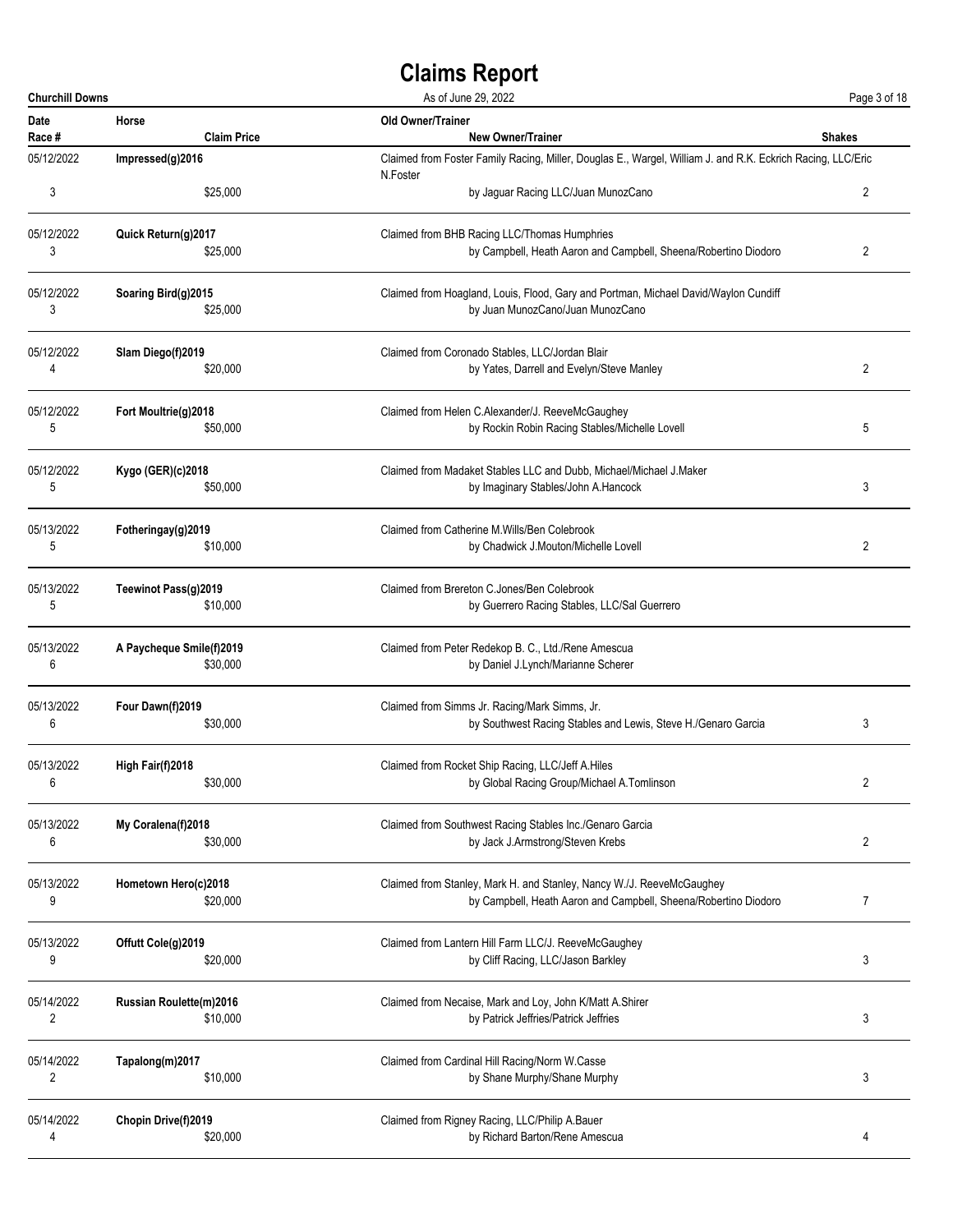| <b>Churchill Downs</b> |                            |                    | As of June 29, 2022                                                                                                                                            |               |
|------------------------|----------------------------|--------------------|----------------------------------------------------------------------------------------------------------------------------------------------------------------|---------------|
| <b>Date</b><br>Race #  | Horse                      | <b>Claim Price</b> | Old Owner/Trainer<br><b>New Owner/Trainer</b>                                                                                                                  | <b>Shakes</b> |
| 05/14/2022<br>4        | Dunvegan Doll(f)2019       | \$20,000           | Claimed from M 5 Racing Stable/Kenneth G.McPeek<br>by Megan Fadlovich/Megan Fadlovich                                                                          | 4             |
| 05/14/2022<br>4        | Nibbles(f)2019             | \$20,000           | Claimed from Rocket Ship Racing, LLC/Jeff A.Hiles<br>by James C.Wolf/Anthony Farrior                                                                           |               |
| 05/14/2022             | Sonic City(c)2018          |                    | Claimed from Lewis, Tommie M., Roven, John, David A Bernsen LLC and Magdalena Racing (Sherri<br>McPeek)/Kenneth G.McPeek                                       |               |
| 6                      |                            | \$10,000           | by Thomas Humphries/Thomas Humphries                                                                                                                           | 4             |
| 05/14/2022<br>8        | Grapnel(g)2018             | \$50,000           | Claimed from Louis A.Cella/Ron Moquett<br>by Melfi, Anthony and Feld, Sean/Doug F.O'Neill                                                                      |               |
| 05/14/2022<br>8        | One America(c)2019         | \$50,000           | Claimed from Highlander Training Center/Albert M.Stall, Jr.<br>by Michael Coombs/D. Whitworth Beckman                                                          |               |
| 05/14/2022<br>8        | Quick to Blame(c)2019      | \$50,000           | Claimed from Gary and Mary West/Brad H.Cox<br>by Gregg Massanelli/Jason Barkley                                                                                | 14            |
| 05/14/2022<br>8        | Uncle Berley(c)2019        | \$50,000           | Claimed from L and N Racing LLC/Steven M.Asmussen<br>by Campbell, Heath Aaron and Campbell, Sheena/Robertino Diodoro                                           |               |
| 05/15/2022<br>4        | <b>Bright Spark(c)2019</b> | \$20,000           | Claimed from Chappell Racing, LLC/Jeff Engler<br>by L. T. B., Inc. and Childers, Miles/Bernard S. Flint                                                        |               |
| 05/15/2022<br>4        | Carnivore(g)2019           | \$20,000           | Claimed from Rocket Ship Racing, LLC/Jeff A.Hiles<br>by Chicken Fried Racing, LLC/Thomas L.Van Berg                                                            | 7             |
| 05/15/2022<br>6        | C Falls(g)2016             | \$50,000           | Claimed from Ruis Racing LLC/Chris A.Hartman<br>by Ten Strike Racing LLC and AJ Suited Racing Stable LLC/Norm W.Casse                                          |               |
| 05/15/2022             | Fore Left(g)2017           | \$50,000           | Claimed from Marsico Brothers Racing LLC/Brittany A. Vanden Berg<br>by Duncan, Kelly G and Duncan, Trisha Vance/Trisha VanceDuncan                             |               |
| 05/15/2022<br>7        | Kitodan(c)2019             | \$80,000           | Claimed from Paradise Farms Corp. and Staudacher, David/Michael J.Maker<br>by Foster Family Racing, Miller, Douglas E. and Wargel, William J./Eric<br>N.Foster |               |
| 05/19/2022<br>2        | Oiler(c)2019               | \$30,000           | Claimed from Paradise Farms Corp. and Staudacher, David/Michael J.Maker<br>by HRH Racing and Kenneally, Eddie/Eddie Kenneally                                  | 4             |
| 05/19/2022<br>2        | Ox Doc(g)2019              | \$30,000           | Claimed from Charles H. Huber/Darrin Miller<br>by Pravin A.Patel/Juan MunozCano                                                                                | 5             |
| 05/19/2022<br>4        | America's Pride(f)2019     | \$50,000           | Claimed from Gary and Mary West/Brad H.Cox<br>by Flying P Stable/Robertino Diodoro                                                                             |               |
| 05/19/2022<br>4        | Jewelofakid(f)2019         | \$50,000           | Claimed from TSF Thoroughbreds/Eddie Kenneally<br>by GMP Stables LLC/Robertino Diodoro                                                                         | 2             |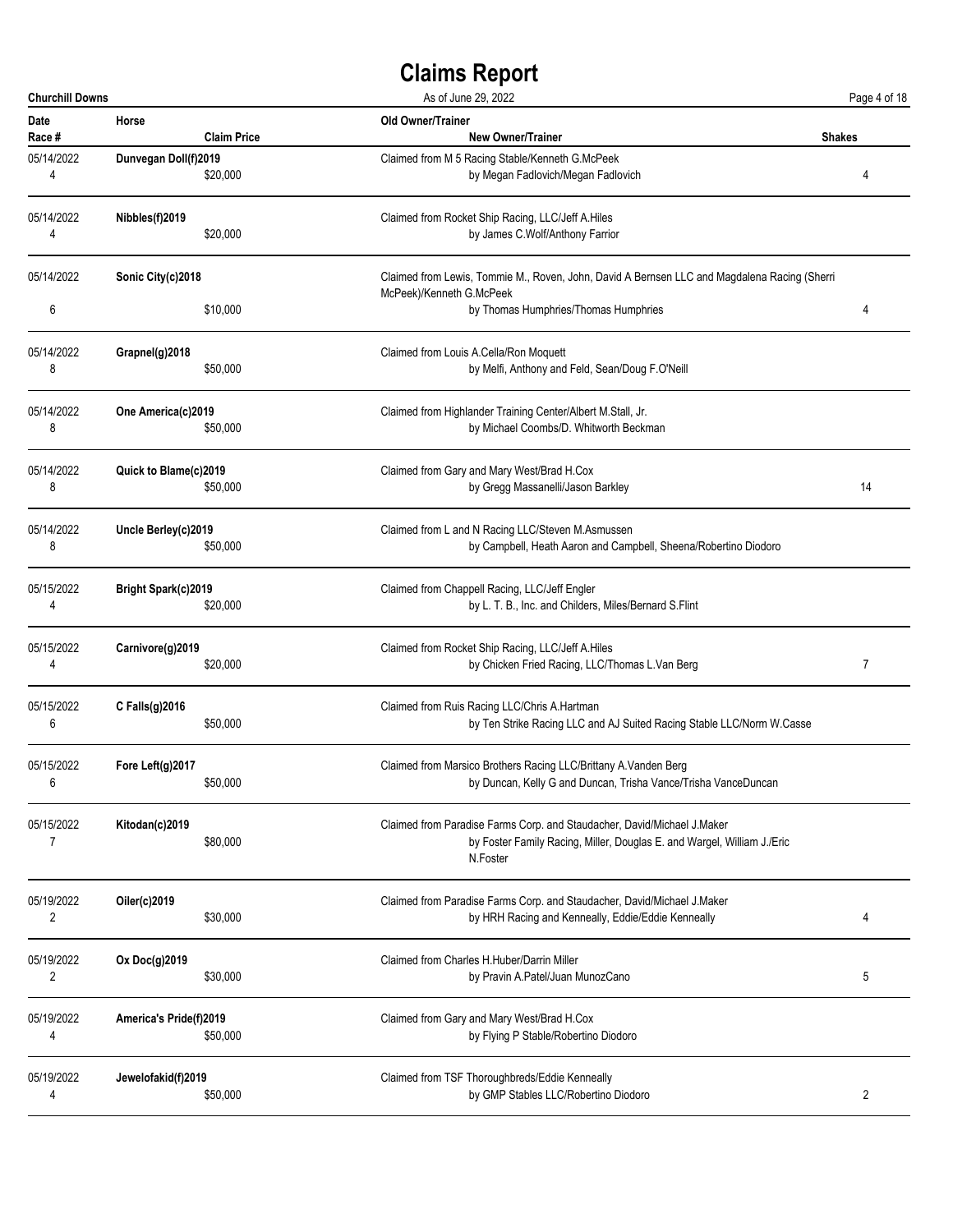| <b>Churchill Downs</b> |                               | As of June 29, 2022                                                       | Page 5 of 18  |
|------------------------|-------------------------------|---------------------------------------------------------------------------|---------------|
| <b>Date</b>            | Horse                         | <b>Old Owner/Trainer</b>                                                  | <b>Shakes</b> |
| Race #                 | <b>Claim Price</b>            | <b>New Owner/Trainer</b>                                                  |               |
| 05/19/2022             | Lord Zed(c)2019               | Claimed from Paradise Farms Corp. and Staudacher, David/Michael J.Maker   | 3             |
| 5                      | \$75,000                      | by George A.Sharp/Caio Caramori                                           |               |
| 05/19/2022             | Baby Quinn(c)2019             | Claimed from Southwest Racing Stables Inc./Genaro Garcia                  | 2             |
| 6                      | \$40,000                      | by Maggi Moss/Thomas M.Amoss                                              |               |
| 05/20/2022             | Cami Cat(f)2019               | Claimed from Cannon Thoroughbreds, LLC/Michael W.McCarthy                 | 5             |
| 4                      | \$30,000                      | by Darrin Dares/Chris A.Hartman                                           |               |
| 05/20/2022             | Very Wealthy(f)2019           | Claimed from Silverton Hill LLC/W. BretCalhoun                            | 3             |
| 4                      | \$30,000                      | by Ted W.Lucas/Ted W.Lucas                                                |               |
| 05/20/2022             | Attentive(h)2016              | Claimed from Paradise Farms Corp./Michael J.Maker                         |               |
| 5                      | \$50,000                      | by TEC Racing (Elliott S. Logan)/Joe Sharp                                |               |
| 05/20/2022             | Roderick(g)2018               | Claimed from Breeze Easy, LLC/Wesley A.Ward                               |               |
| $\overline{7}$         | \$50,000                      | by Rigney Racing, LLC/Philip A.Bauer                                      |               |
| 05/20/2022             | Verb(h)2017                   | Claimed from Calumet Farm/J. KeithDesormeaux                              | 10            |
| 7                      | \$50,000                      | by David E.Miller/Jason G.Cook                                            |               |
| 05/21/2022             | Naval Aviator(c)2019          | Claimed from Detampel, Marc and Branham, Doug/Brad H.Cox                  | 5             |
| 1                      | \$50,000                      | by JKX Racing/Joe Sharp                                                   |               |
| 05/21/2022             | Megacity(g)2015               | Claimed from Blackout Racing Stables and Farrar, Mark/Michael A.Tomlinson |               |
| 3                      | \$80,000                      | by Michael Dubb/Michael J.Maker                                           |               |
| 05/21/2022             | Shes Greekandsleek(f)2019     | Claimed from Braverman, Paul and De Julio, Bruno/Albert M.Stall, Jr.      |               |
| 7                      | \$75,000                      | by Stephen Crow/Nelson Figueroa                                           |               |
| 05/22/2022             | Freudian(f)2019               | Claimed from JD Thoroughbreds LLC and Davis, Joey Keith/Chris A.Hartman   |               |
| 1                      | \$30,000                      | by Jack J.Armstrong/Steven Krebs                                          |               |
| 05/22/2022             | Lunar Ice(f)2019              | Claimed from Fernandez-Robles Family Trust/John AlexanderOrtiz            |               |
| 1                      | \$30,000                      | by Bone, Robert D. and Brown Jr., Edward J./Gregory D.Foley               |               |
| 05/22/2022             | Bode by You(f)2019            | Claimed from Brown, Charles W. and Love, David/John A.Hancock             |               |
| $\overline{c}$         | \$10,000                      | by Stephen Crow/Nelson Figueroa                                           |               |
| 05/22/2022             | <b>Mizbehaving Sis(f)2019</b> | Claimed from Butzow, Barry and Joni/Brad H.Cox                            |               |
| 2                      | \$10,000                      | by Daniel Wells/Jeff Engler                                               |               |
| 05/22/2022             | Sweet Spin(f)2018             | Claimed from Jerry Namy/Philip A.Sims                                     | 3             |
| $\overline{2}$         | \$10,000                      | by Ten Strike Racing and Sussman, Jeremy/Matt A.Shirer                    |               |
| 05/22/2022             | Formal Order(c)2019           | Claimed from Rocker O Ranch, LLC/J. KeithDesormeaux                       | 2             |
| 3                      | \$10,000                      | by Circle 8 and Fourth Turn Stable, LLC/Donald J.Habeeb                   |               |
| 05/22/2022             | <b>Gun Lap(g)2018</b>         | Claimed from Cherry Valley Farm LLC/Thomas Drury, Jr.                     |               |
| 3                      | \$10,000                      | by Stephen Crow/Nelson Figueroa                                           |               |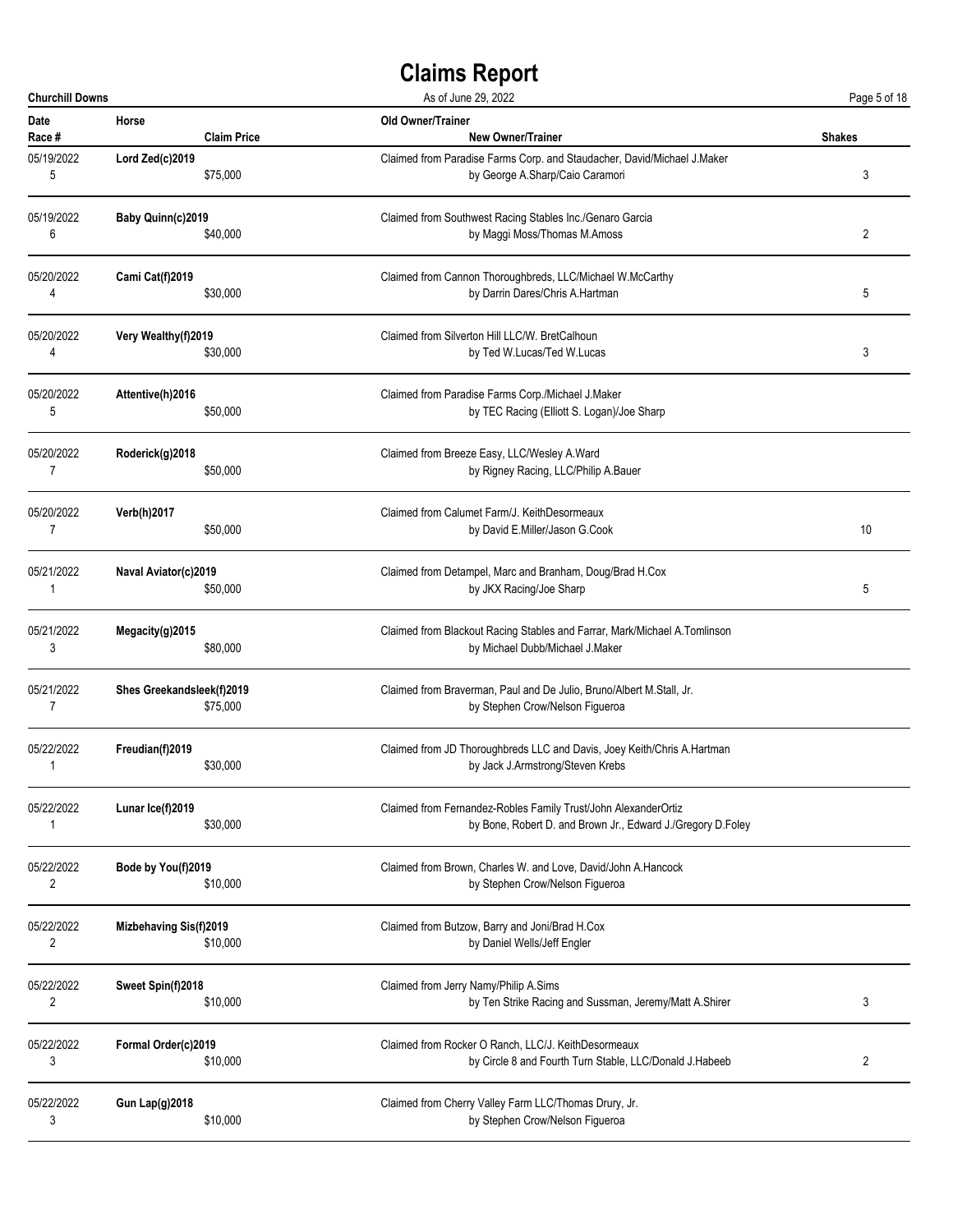| <b>Churchill Downs</b> |                                | As of June 29, 2022                                                                                                                                                 |               |
|------------------------|--------------------------------|---------------------------------------------------------------------------------------------------------------------------------------------------------------------|---------------|
| Date                   | Horse                          | Old Owner/Trainer                                                                                                                                                   | <b>Shakes</b> |
| Race #                 | <b>Claim Price</b>             | <b>New Owner/Trainer</b>                                                                                                                                            |               |
| 05/22/2022<br>3        | Ridgepointe(c)2019<br>\$10,000 | Claimed from Stockseth, Norma Lee and Dunn, Todd/Donnie K.Von Hemel<br>by Thomas, Michael J., Weiter, Joseph A, Allen, Jeff W and Habeeb,<br>Donald/Donald J.Habeeb | 7             |
| 05/22/2022             | Charge the Line(g)2015         | Claimed from Mayo, Tom and Tagg Team Racing/Gregory D.Foley                                                                                                         |               |
| 6                      | \$16,000                       | by Ten Strike Racing/Bentley Combs                                                                                                                                  |               |
| 05/22/2022             | David's Gem(g)2017             | Claimed from Southwest Racing Stables and Lewis, Steve H./Genaro Garcia                                                                                             | 4             |
| 6                      | \$16,000                       | by Miguel Montano/Juan MunozCano                                                                                                                                    |               |
| 05/22/2022<br>6        | Irish Hokie(g)2016<br>\$16,000 | Claimed from Ten Strike Racing/Matt A.Shirer<br>by Rankin, Michael L., Bush, David, Davis, Terry and Wohlschlegel,<br>Ray/Michael L.Rankin                          | 2             |
| 05/22/2022             | Silver Moon Road(g)2018        | Claimed from Lewis E.Mathews, Jr./Thomas L.Van Berg                                                                                                                 | 2             |
| 6                      | \$16,000                       | by William Nicks/Randy L.Klopp                                                                                                                                      |               |
| 05/26/2022             | East of India(g)2019           | Claimed from Sussman, Jeremy, Monken, Todd, Ten Strike Racing and Ritchie, Raquel/Matt A.Shirer                                                                     |               |
| 2                      | \$10,000                       | by Robert S.Rhoads/Brittany A.Vanden Berg                                                                                                                           |               |
| 05/26/2022             | Hearns(c)2019                  | Claimed from Quarter Pole Club VI, LLC/Norm W.Casse                                                                                                                 | 2             |
| 2                      | \$10,000                       | by Stephen Crow/Nelson Figueroa                                                                                                                                     |               |
| 05/26/2022             | <b>Champagne Sister(f)2019</b> | Claimed from Victory Stables (Kathleen Trommer)/Kenneth G.McPeek                                                                                                    |               |
| 4                      | \$30,000                       | by Michael Coombs/D. Whitworth Beckman                                                                                                                              |               |
| 05/26/2022             | Big Redwhiteblue(g)2019        | Claimed from Born2 Run Racing/Kenneth G.McPeek                                                                                                                      |               |
| 8                      | \$30,000                       | by Charles W.Johnson/Jerred Mitchell                                                                                                                                |               |
| 05/26/2022             | My Brother Cam(g)2019          | Claimed from Kevin Horton/Dallas Stewart                                                                                                                            |               |
| 8                      | \$30,000                       | by Kindlon, Tim and Herek, Wes/Brittany A. Vanden Berg                                                                                                              |               |
| 05/26/2022             | Scattershack(c)2019            | Claimed from Jones, Jr., Frank L. and Delony, Nancy/Dale L. Romans                                                                                                  |               |
| 8                      | \$30,000                       | by Thomas E.Sherman/Juan MunozCano                                                                                                                                  |               |
| 05/27/2022             | Denver City(g)2016             | Claimed from Lazy Horse Race Club/Michelle Lovell                                                                                                                   | 2             |
| 2                      | \$25,000                       | by Country Bro Stables/Jason Barkley                                                                                                                                |               |
| 05/27/2022             | Appalachianheights(f)2019      | Claimed from Sumaya U.S. Stable/Fausto Gutierrez                                                                                                                    | 11            |
| 3                      | \$20,000                       | by James C.Wolf/Anthony Farrior                                                                                                                                     |               |
| 05/27/2022             | Monocacy(f)2019                | Claimed from Caro Farm/William E.Morey                                                                                                                              |               |
| 4                      | \$10,000                       | by Barry L.King/Barry L.King                                                                                                                                        |               |
| 05/27/2022             | Purchase Point(f)2019          | Claimed from Gulf Coast Stables LLC/Gregory D.Foley                                                                                                                 |               |
| 4                      | \$10,000                       | by Stephen Crow/Nelson Figueroa                                                                                                                                     |               |
| 05/27/2022             | Raceday Attire(f)2019          | Claimed from Franklin Ave Equine LLC, Cliff Racing, LLC and Jett North, LLC/Jason Barkley                                                                           | 5             |
| 4                      | \$10,000                       | by Southwest Racing/Genaro Garcia                                                                                                                                   |               |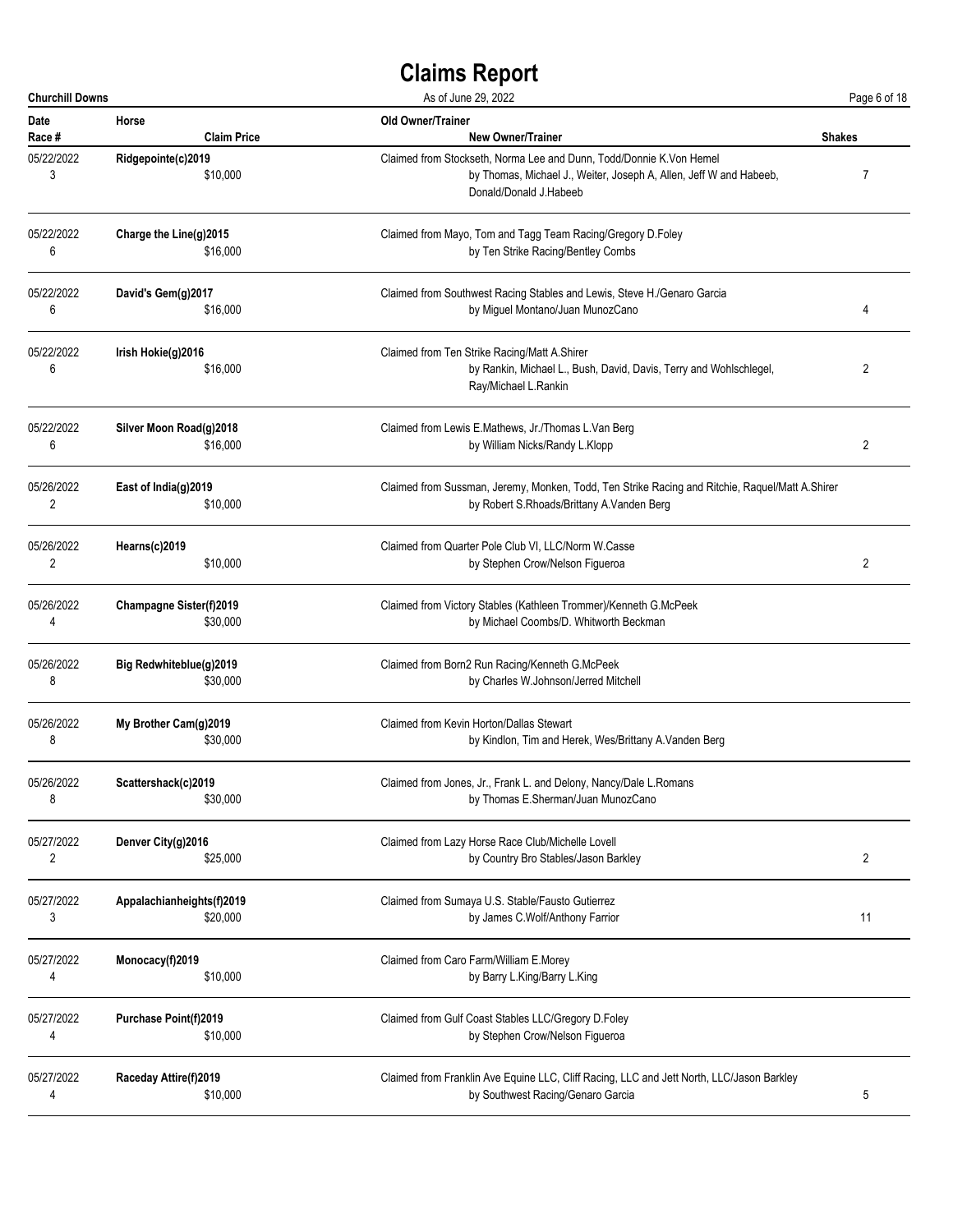| <b>Churchill Downs</b> |                          | As of June 29, 2022                                                                 |                |
|------------------------|--------------------------|-------------------------------------------------------------------------------------|----------------|
| <b>Date</b>            | Horse                    | <b>Old Owner/Trainer</b>                                                            | <b>Shakes</b>  |
| Race #                 | <b>Claim Price</b>       | <b>New Owner/Trainer</b>                                                            |                |
| 05/27/2022             | Endless Sunset(c)2018    | Claimed from Daniell, James M. and Daniell, Donna/Michael W.McCarthy                | $\overline{2}$ |
| 5                      | \$30,000                 | by Southwest Racing/Genaro Garcia                                                   |                |
| 05/27/2022             | Monologue(c)2019         | Claimed from Claiborne Farm and Dilschneider, Adele B./Thomas Drury, Jr.            | 4              |
| 5                      | \$30,000                 | by Anthony Melfi/Robertino Diodoro                                                  |                |
| 05/27/2022             | Bear Alley(h)2017        | Claimed from JD Thoroughbreds LLC and Davis, Joey Keith/Chris A.Hartman             |                |
| 9                      | \$10,000                 | by Cardinal Hill Racing/Norm W.Casse                                                |                |
| 05/27/2022             | Bear Oak(g)2017          | Claimed from Ten Strike Racing/Bentley Combs                                        | 5              |
| 9                      | \$10,000                 | by Ismael Bahena/Ismael Bahena                                                      |                |
| 05/27/2022             | Higher Authority(g)2016  | Claimed from Marsico Brothers Racing LLC/Brittany A. Vanden Berg                    |                |
| 9                      | \$10,000                 | by Tim Capel/Thomas D.Vance                                                         |                |
| 05/27/2022             | Honorary Degree(g)2018   | Claimed from Carson McCord/Wesley E.Hawley                                          | 5              |
| 9                      | \$10,000                 | by CLR Racing/Jerome F.Miller                                                       |                |
| 05/27/2022             | River Echo (GB)(g)2013   | Claimed from M and M Racing (Mike Sisk)/Robertino Diodoro                           | 3              |
| 9                      | \$10,000                 | by Juan MunozCano/Juan MunozCano                                                    |                |
| 05/28/2022             | Beachwalker(g)2017       | Claimed from Steven M.Asmussen/Steven M.Asmussen                                    |                |
| 1                      | \$40,000                 | by Ten Strike Racing/Aaron Shorter                                                  |                |
| 05/28/2022             | Blue Jays(g)2017         | Claimed from GenStar Thoroughbreds/Chris A.Hartman                                  |                |
| 1                      | \$40,000                 | by Larry Rodgers/Juan MunozCano                                                     |                |
| 05/28/2022             | Prioritization(c)2018    | Claimed from N 2 Win Racing/W. BretCalhoun                                          |                |
| 1                      | \$40,000                 | by Ten Strike Racing/Lacey Gaudet                                                   |                |
| 05/28/2022             | Starrininmydreams(c)2018 | Claimed from Stewart Racing Stable and WinStar Farm LLC/Dallas Stewart              | $\overline{7}$ |
| 1                      | \$40,000                 | by Castaneda Racing LLC/Marco A.Castaneda                                           |                |
| 05/28/2022             | Incitatus(g)2018         | Claimed from Southwest Racing Stables Inc./Genaro Garcia                            |                |
| 2                      | \$10,000                 | by Stephen Crow/Nelson Figueroa                                                     |                |
| 05/28/2022             | Zoffa(g)2018             | Claimed from Chappell Racing, LLC/Matt A.Shirer                                     | 11             |
| 2                      | \$10,000                 | by Hodges, John and Short, Joseph X./William R.Short                                |                |
| 05/28/2022             | C J All the Way(c)2019   | Claimed from St. Simon Place, LLC, Stephens, Scott and Stocks, Brandon/Mark E.Casse |                |
| 6                      | \$50,000                 | by Matt Kwiatkowski/Marvin A.Johnson                                                |                |
| 05/28/2022             | Naval Officer(c)2019     | Claimed from Michael Dubb/Michael J.Maker                                           |                |
| 6                      | \$50,000                 | by Imaginary Stables/John A.Hancock                                                 |                |
| 05/29/2022             | Book of Kells(c)2020     | Claimed from Ennis, John and Horse and Julep Racing Club/John Ennis                 |                |
| 1                      | \$50,000                 | by Blackout Racing Stables/Michael A.Tomlinson                                      |                |
| 05/29/2022             | Lunch Lady(f)2019        | Claimed from Southern Springs Stables and Sparks, William S./Ron Moquett            |                |
| 2                      | \$50,000                 | by Larry J.Romero/Chris A.Hartman                                                   |                |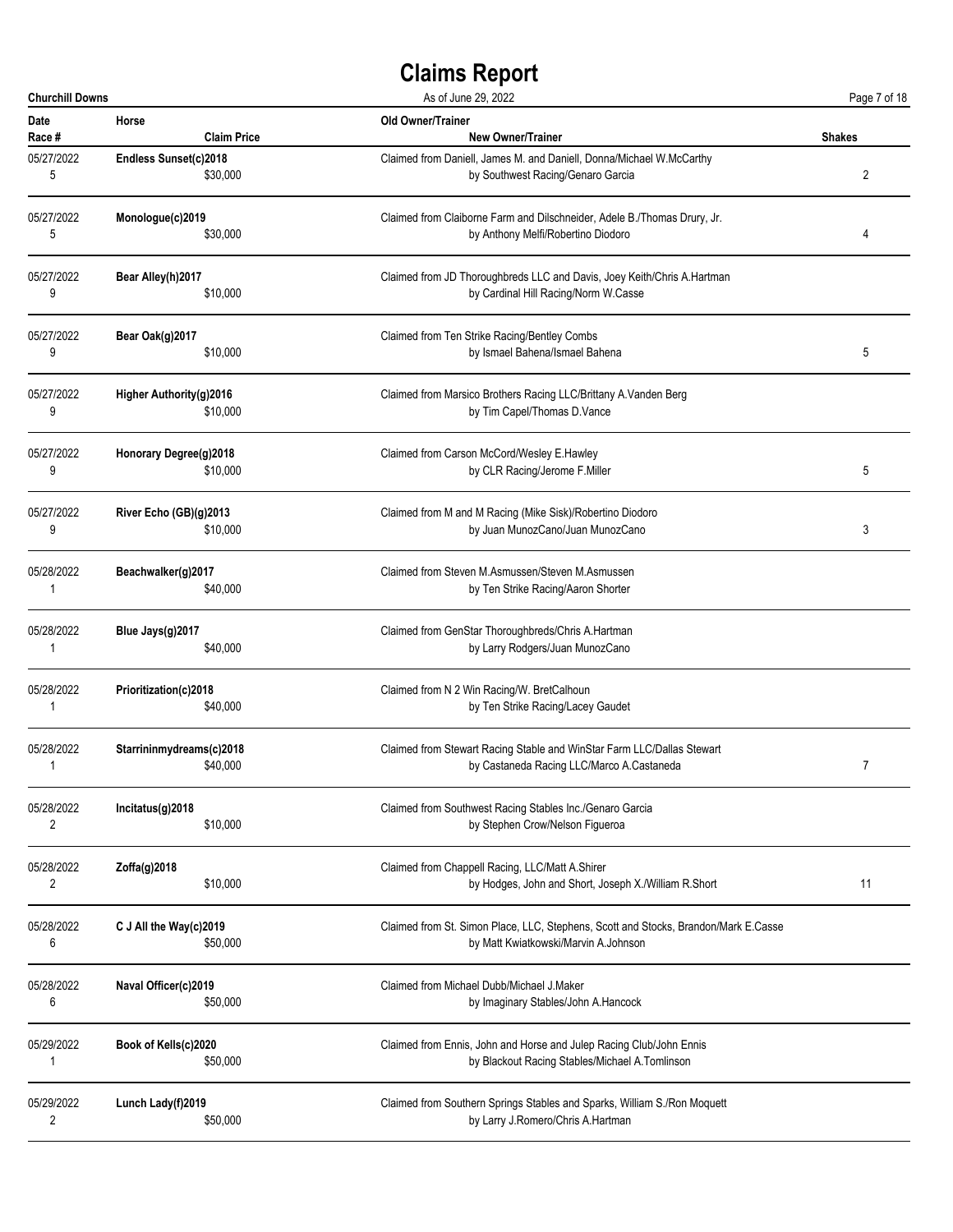| <b>Churchill Downs</b>       |                           | As of June 29, 2022                                                                                                                         | Page 8 of 18  |
|------------------------------|---------------------------|---------------------------------------------------------------------------------------------------------------------------------------------|---------------|
| <b>Date</b>                  | Horse                     | Old Owner/Trainer                                                                                                                           | <b>Shakes</b> |
| Race #                       | <b>Claim Price</b>        | <b>New Owner/Trainer</b>                                                                                                                    |               |
| 05/29/2022                   | Parish Belle(f)2019       | Claimed from Windylea Farm, LLC/W. BretCalhoun                                                                                              | 2             |
| $\overline{2}$               | \$50,000                  | by Paradise Farms Corp. and Staudacher, David/Michael J.Maker                                                                               |               |
| 05/29/2022                   | Recoded(m)2017            | Claimed from John L.Cox/Juan MunozCano                                                                                                      | 3             |
| 5                            | \$62,500                  | by Foster Family Racing and Miller, Douglas E./Eric N.Foster                                                                                |               |
| 05/29/2022                   | Sterling Miss(m)2015      | Claimed from Mayo, Tom and Exelby, Randy and Tagg Team Racing/Gregory D.Foley                                                               |               |
| 6                            | \$62,500                  | by Carl R. Moore Management LLC/Joe Sharp                                                                                                   |               |
| 05/29/2022                   | Gulfstream Way(g)2018     | Claimed from Never Better Stables, LLC/James E.Baker                                                                                        | 4             |
| 7                            | \$50,000                  | by GenStar Thoroughbreds/Chris A.Hartman                                                                                                    |               |
| 05/29/2022                   | Mr Sippi(g)2018           | Claimed from Butzow, Barry and Joni/Joe Sharp                                                                                               | 4             |
| 7                            | \$50,000                  | by Running The Dream Stables, LLC/Chris A.Hartman                                                                                           |               |
| 05/29/2022                   | Tonal Impact(g)2018       | Claimed from Fanelli, John and Longball Stables, LLC/Joe Sharp                                                                              | 2             |
| 7                            | \$50,000                  | by Paradise Farms Corp. and Staudacher, David/Michael J.Maker                                                                               |               |
| 05/29/2022                   | Blue Kentucky(g)2019      | Claimed from Chase 'n Dreams Stable/Michael J. Maker                                                                                        | 11            |
| 10                           | \$50,000                  | by NBS Stable/Jason Barkley                                                                                                                 |               |
| 05/29/2022                   | Hatch(g)2019              | Claimed from Whitham Thoroughbreds LLC/lan R. Wilkes                                                                                        |               |
| 10                           | \$50,000                  | by Paradise Farms Corp. and Staudacher, David/Michael J.Maker                                                                               |               |
| 05/29/2022                   | Prayforpeace(g)2019       | Claimed from Wayne Scherr/Chris A.Hartman                                                                                                   | 9             |
| 10                           | \$50,000                  | by Michael Dubb/Michael J.Maker                                                                                                             |               |
| 05/29/2022                   | Swift Tap(c)2019          | Claimed from Triton Thoroughbreds LLC/Ron Moquett                                                                                           |               |
| 10                           | \$50,000                  | by Glenn Del Russo/Fausto Gutierrez                                                                                                         |               |
| 05/29/2022                   | Turnsandconditions(c)2019 | Claimed from Ribble Farms LLC/David R.Vance                                                                                                 |               |
| 10                           | \$50,000                  | by Anthony Melfi/Robertino Diodoro                                                                                                          |               |
| 05/30/2022                   | Megan's Clara(f)2018      | Claimed from 4 G Racing, LLC/John AlexanderOrtiz                                                                                            |               |
| 1                            | \$50,000                  | by Little Red Feather Racing/Norm W.Casse                                                                                                   |               |
| 05/30/2022                   | Nogratz(f)2019            | Claimed from Daniel Investment Holdings/Norm W.Casse                                                                                        | 4             |
| $\overline{2}$               | \$20,000                  | by James E.Baker/James E.Baker                                                                                                              |               |
| 05/30/2022<br>$\overline{2}$ | Oaxaca(f)2019<br>\$20,000 | Claimed from St. George Stable LLC/Fausto Gutierrez<br>by Quartarolo, Anthony T., Quartarolo, Ashley and Coury, Tim/Anthony<br>T.Quartarolo |               |
| 05/30/2022                   | Barstow(g)2019            | Claimed from Foster Family Racing, Miller, Douglas E., and R.K. Eckrich Racing, LLC/Eric N.Foster                                           |               |
| 3                            | \$10,000                  | by Southwest Racing Stables Inc./Genaro Garcia                                                                                              |               |
| 05/30/2022                   | Fightville(g)2019         | Claimed from Thomas L.Holyfield/J. KeithDesormeaux                                                                                          | 3             |
| 3                            | \$10,000                  | by TEC Racing (Elliott S. Logan)/Jesus Esquivel                                                                                             |               |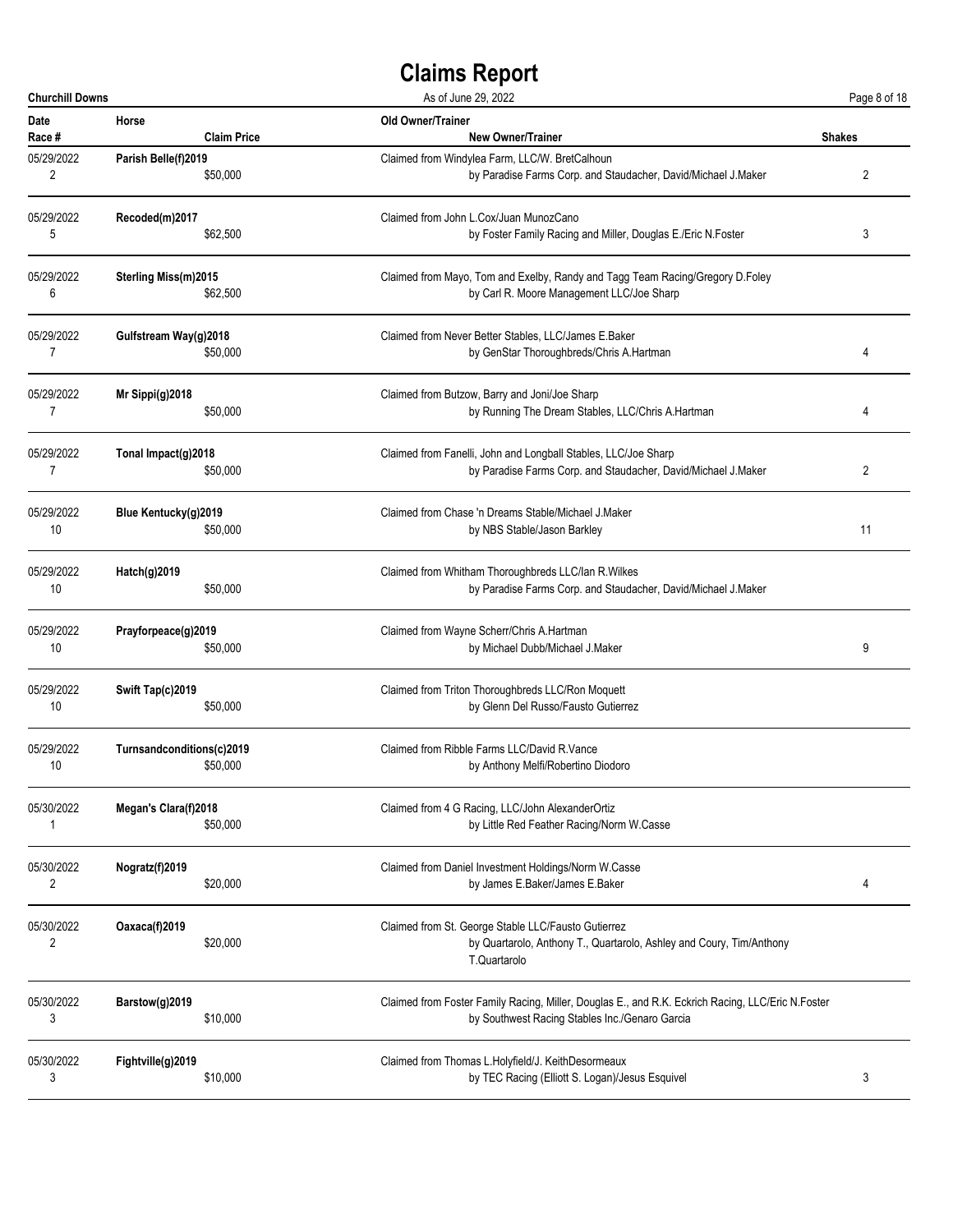| <b>Churchill Downs</b> |                          |                    | As of June 29, 2022                                                                                             | Page 9 of 18   |
|------------------------|--------------------------|--------------------|-----------------------------------------------------------------------------------------------------------------|----------------|
| Date<br>Race #         | Horse                    | <b>Claim Price</b> | Old Owner/Trainer<br><b>New Owner/Trainer</b>                                                                   | <b>Shakes</b>  |
| 05/30/2022             | Cowan(c)2018             |                    | Claimed from Heiligbrodt, L. William, Heiligbrodt, Corinne, Madaket Stables LLC and Spendthrift Farm LLC/Steven |                |
| 6                      |                          | \$62,500           | M.Asmussen<br>by Built Wright Stables, LLC./Norman L.Cash                                                       | $\overline{2}$ |
| 06/02/2022             | Brunella(m)2017          |                    | Claimed from David E.Miller/Jason G.Cook                                                                        |                |
| 1                      |                          | \$16,000           | by David Bushey/Anthony Farrior                                                                                 | 5              |
| 06/02/2022             | Take Charge Erica(m)2016 |                    | Claimed from David Hulfachor/Aaron Shorter                                                                      |                |
| 1                      |                          | \$16,000           | by Jack J.Armstrong/Steven Krebs                                                                                | 3              |
| 06/02/2022             | Chrome's Right(c)2019    |                    | Claimed from Perry Martin/Michael J.Maker                                                                       |                |
| 3                      |                          | \$10,000           | by Brooklyn N.Foster/Eric N.Foster                                                                              | 7              |
| 06/02/2022             | Dudley(g)2019            |                    | Claimed from Jill Neece/Shea Stuart                                                                             |                |
| 3                      |                          | \$10,000           | by Ricardo Lara/Michel Douaihy                                                                                  |                |
| 06/02/2022             | Levee Proud(c)2019       |                    | Claimed from Patty W. Tipton/Kenneth G. McPeek                                                                  |                |
| 3                      |                          | \$10,000           | by Andrew C.Ritter/Brian Michael                                                                                | 5              |
| 06/02/2022             | Major Cam(c)2019         |                    | Claimed from Mark Bacon/Dale L.Romans                                                                           |                |
| 3                      |                          | \$10,000           | by Sean E.Mitchell/John DavidWells                                                                              |                |
| 06/02/2022             | Prince of Glory(g)2019   |                    | Claimed from Jay Em Ess Stable/Paul J.McGee                                                                     |                |
| 3                      |                          | \$10,000           | by Ignacio Cambray/Ignacio Cambray                                                                              | 14             |
| 06/02/2022             | Proud Union(g)2018       |                    | Claimed from West Point Thoroughbreds/Steven M.Asmussen                                                         |                |
| 3                      |                          | \$10,000           | by Troy Rankin/Stacey R.Viands                                                                                  | $\overline{2}$ |
| 06/02/2022             | Believing(f)2018         |                    | Claimed from Conch Racing, LLC and Terlep, John C./Jordan Blair                                                 |                |
| 5                      |                          | \$30,000           | by Randy Finegan/Aaron Shorter                                                                                  |                |
| 06/02/2022             | Epicurean(f)2018         |                    | Claimed from Ten Strike Racing/Bentley Combs                                                                    |                |
| 5                      |                          | \$30,000           | by S B Stables LLC/Ethan W.West                                                                                 | 8              |
| 06/02/2022             | Fracing Nasty(f)2019     |                    | Claimed from Pravin A.Patel/Juan MunozCano                                                                      |                |
| 5                      |                          | \$30,000           | by Jerry Jamgotchian/Eric R.Reed                                                                                |                |
| 06/02/2022             | Old Pho(f)2019           |                    | Claimed from Bal Mar Equine, LLC/Albert M.Stall, Jr.                                                            |                |
| 5                      |                          | \$30,000           | by Robert J.Slack/Aaron M.West                                                                                  |                |
| 06/02/2022             | Pistol(f)2019            |                    | Claimed from Eclipse Thoroughbred Partners/Michael W.McCarthy                                                   |                |
| 5                      |                          | \$30,000           | by Lewis E.Mathews, Jr./Thomas L.Van Berg                                                                       | 2              |
| 06/02/2022             | Absam(g)2017             |                    | Claimed from Dubb, Michael, Paradise Farms Corp., Staudacher, David and Caruso, Michael J./Michael J.Maker      |                |
| $\overline{7}$         |                          | \$50,000           | by Wampler, Marc, Shoemaker, Jared and Fletcher, Fred/Juan MunozCano                                            | 3              |
| 06/02/2022             | Leblon(g)2018            |                    | Claimed from Bonne Chance Farm, LLC/Paulo H.Lobo                                                                |                |
| 7                      |                          | \$50,000           | by Foster Family Racing, Wargel, William J. and R.K. Eckrich Racing,<br>LLC/Eric N.Foster                       | 4              |
|                        |                          |                    |                                                                                                                 |                |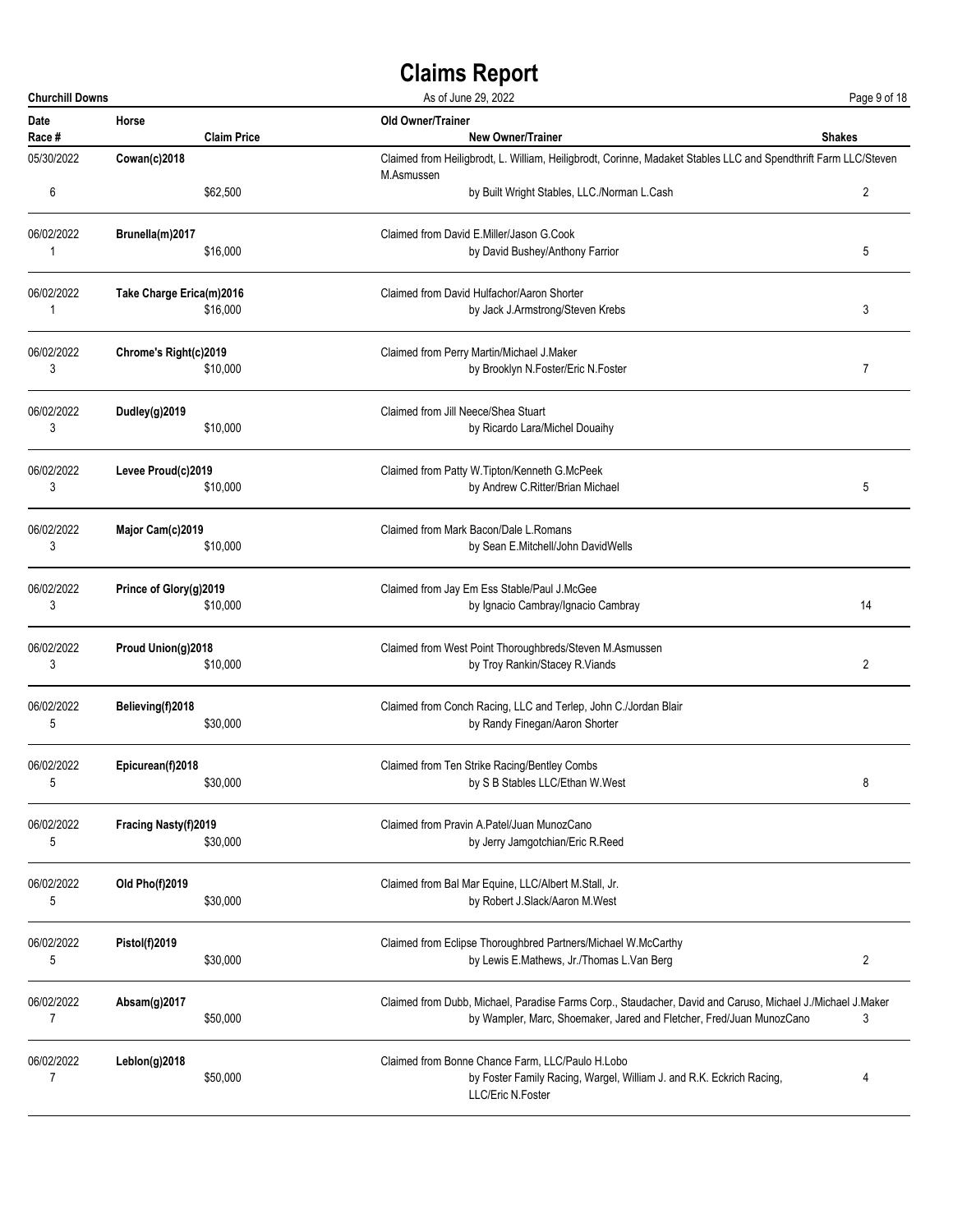| <b>Churchill Downs</b> |                          | As of June 29, 2022                                                      |                |
|------------------------|--------------------------|--------------------------------------------------------------------------|----------------|
| Date                   | Horse                    | Old Owner/Trainer                                                        | <b>Shakes</b>  |
| Race #                 | <b>Claim Price</b>       | <b>New Owner/Trainer</b>                                                 |                |
| 06/02/2022             | Opry(h)2016              | Claimed from Chenvert, Brian and Kenneally, Eddie/Eddie Kenneally        | 2              |
| $\overline{7}$         | \$50,000                 | by Anthony Melfi/Robertino Diodoro                                       |                |
| 06/03/2022             | Marcie's Candy(m)2015    | Claimed from Brumley, Jerry S. and Reed, Kay/Eric R.Reed                 |                |
| 1                      | \$8,000                  | by Pravin A.Patel/Juan MunozCano                                         |                |
| 06/03/2022             | Teewinot Pass(g)2019     | Claimed from Guerrero Racing Stables, LLC/Sal Guerrero                   | $\overline{2}$ |
| 2                      | \$20,000                 | by Scott A.Lake/Scott A.Lake                                             |                |
| 06/03/2022             | Chrome Savage(f)2019     | Claimed from Perry Martin/Michael J.Maker                                | 4              |
| 5                      | \$10,000                 | by Lazy Horse Race Club/Michelle Lovell                                  |                |
| 06/03/2022             | Classy Miss(f)2019       | Claimed from Corchiani Investments, Inc./Paul J.McGee                    | 5              |
| 5                      | \$10,000                 | by Sean E.Mitchell/John DavidWells                                       |                |
| 06/03/2022             | Irresistible Lady(f)2019 | Claimed from Southern Comfort Stable LLC/William D.Cowans                |                |
| 5                      | \$10,000                 | by Sean E.Mitchell/John DavidWells                                       |                |
| 06/03/2022             | Jalebi Baby(f)2019       | Claimed from Naveed Chowhan/Bernard S.Flint                              |                |
| 5                      | \$10,000                 | by Sean E.Mitchell/John DavidWells                                       |                |
| 06/03/2022             | Mambo Kitten(f)2019      | Claimed from Dixiana Farms LLC/Robert Medina                             |                |
| 5                      | \$10,000                 | by Hugo Andrade/Hugo Andrade                                             |                |
| 06/03/2022             | Ninja Warrior(c)2019     | Claimed from WinStar Farm LLC and Siena Farm LLC/Rodolphe Brisset        | 2              |
| 9                      | \$75,000                 | by John Holleman/Robertino Diodoro                                       |                |
| 06/04/2022             | Big Lake(c)2018          | Claimed from Mike G.Rutherford/Steven M.Asmussen                         | 6              |
| 1                      | \$50,000                 | by TEC Racing (Elliott S. Logan)/William Walden                          |                |
| 06/04/2022             | Chocolate Bar(h)2017     | Claimed from Dubb, Michael and Caruso, Michael J./Michael J.Maker        | 5              |
| 1                      | \$50,000                 | by German Larrea/Fausto Gutierrez                                        |                |
| 06/04/2022             | Crafty Daddy(g)2016      | Claimed from Lucky Seven Stable (Mackin)/Kenneth G.McPeek                | 2              |
| 1                      | \$50,000                 | by Johnson, Chris and Johnson, Mackenzie/Jason Barkley                   |                |
| 06/04/2022             | Truculent(h)2017         | Claimed from Cox, John E., Basler, Thomas J. and Pohl, Dennis/John E.Cox | 4              |
| 1                      | \$50,000                 | by Paradise Farms Corp. and Staudacher, David/Michael J.Maker            |                |
| 06/04/2022             | Winter Pool(g)2017       | Claimed from Brant, Peter M. and Dell Ridge Farm LLC/Chad C.Brown        | 6              |
| 1                      | \$50,000                 | by Ten Strike Racing and Nicholson, Justin/Norm W.Casse                  |                |
| 06/04/2022             | Hope and Dignity(g)2018  | Claimed from Paradise Farms Corp. and Staudacher, David/Michael J.Maker  |                |
| $\overline{2}$         | \$30,000                 | by David Meah/Anna M.Meah                                                |                |
| 06/04/2022             | King's Mischief(g)2018   | Claimed from Mehran Motamedi/lan R. Wilkes                               | 6              |
| 2                      | \$30,000                 | by Mark Simms, Jr./Mark Simms, Jr.                                       |                |
| 06/04/2022             | Lady Frosted(f)2018      | Claimed from Maggi Moss/Thomas M.Amoss                                   |                |
| 4                      | \$62,500                 | by Paradise Farms Corp. and Staudacher, David/Michael J.Maker            |                |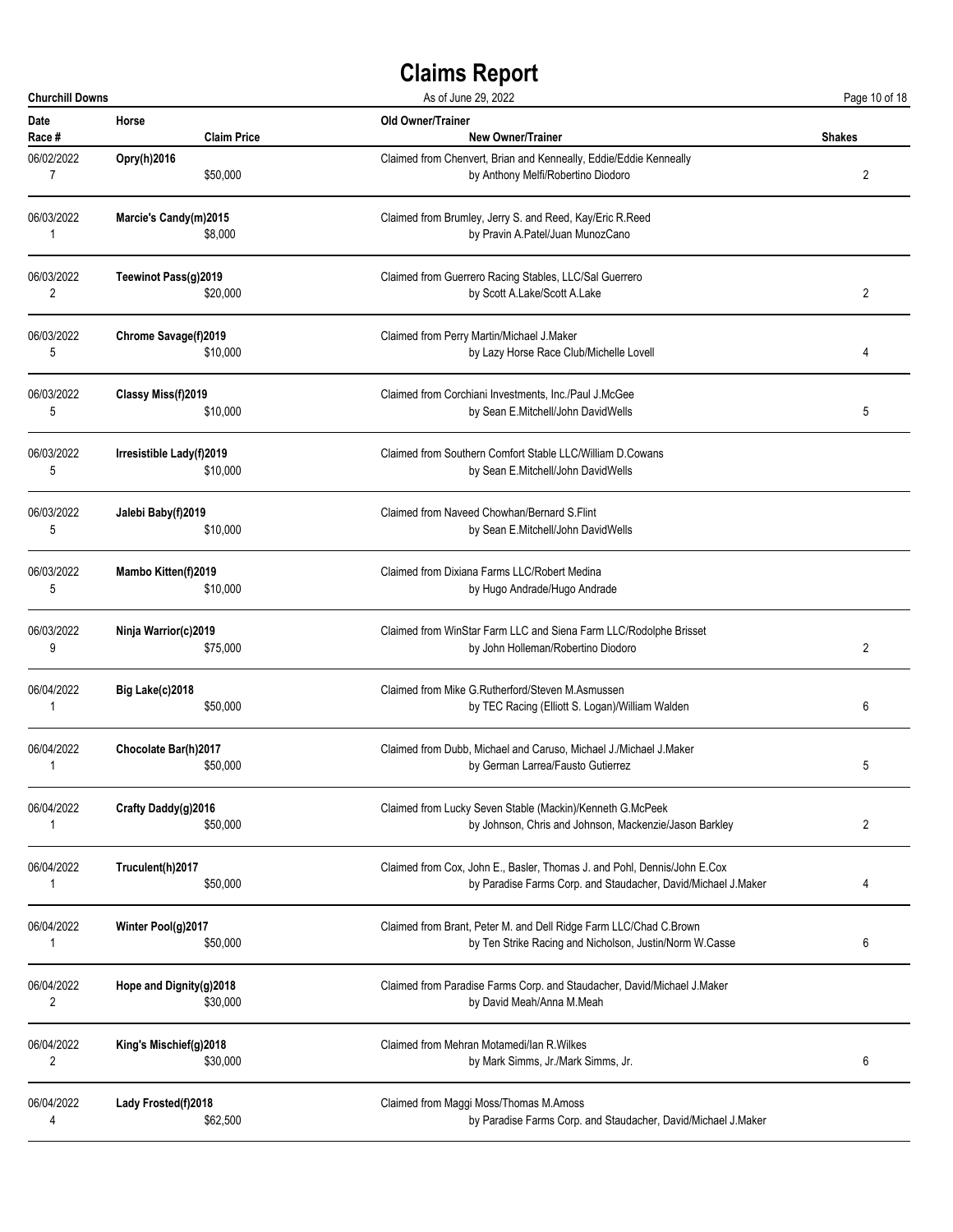| <b>Churchill Downs</b> |                                      | As of June 29, 2022                                                                                                                                                | Page 11 of 18  |
|------------------------|--------------------------------------|--------------------------------------------------------------------------------------------------------------------------------------------------------------------|----------------|
| Date                   | Horse                                | Old Owner/Trainer                                                                                                                                                  | <b>Shakes</b>  |
| Race #                 | <b>Claim Price</b>                   | <b>New Owner/Trainer</b>                                                                                                                                           |                |
| 06/05/2022             | Haney Boys(g)2017                    | Claimed from Grit to Glory Racing, LLC/Thomas L.Van Berg                                                                                                           |                |
| $\overline{2}$         | \$30,000                             | by Jack J.Armstrong/Joe Sharp                                                                                                                                      |                |
| 06/05/2022<br>2        | Kissalot(g)2019<br>\$30,000          | Claimed from Heitzmann, Mike and Prunzik, Jeff/Eric L.Heitzmann<br>by Cunningham, Christopher J., Dailey, Timothy L. and Jones, Kenneth<br>R./Saffie A.Joseph, Jr. |                |
| 06/05/2022             | <b>Brown Delivers(c)2018</b>         | Claimed from Team Valor International, LLC/Rodolphe Brisset                                                                                                        |                |
| 4                      | \$20,000                             | by Bone, Robert D. and Brown Jr., Edward J./Gregory D.Foley                                                                                                        |                |
| 06/05/2022             | Isthmian(c)2019                      | Claimed from Cuadra La Esmeralda/Fausto Gutierrez                                                                                                                  | 5              |
| 4                      | \$20,000                             | by Andrew D.Janszen/Douglas W.Danner                                                                                                                               |                |
| 06/05/2022             | Workinfromhome(g)2018                | Claimed from Hidden Brook Farm/Paulo H.Lobo                                                                                                                        | 4              |
| 4                      | \$20,000                             | by Guerrero Racing Stables, LLC/Sal Guerrero                                                                                                                       |                |
| 06/05/2022             | Double Crown(g)2017                  | Claimed from Reeves Thoroughbred Racing/Thomas M.Amoss                                                                                                             | 7              |
| 5                      | \$40,000                             | by Built Wright Stables, LLC./Norman L.Cash                                                                                                                        |                |
| 06/05/2022             | Flat Lucky(g)2015                    | Claimed from Triton Thoroughbreds LLC/Ron Moquett                                                                                                                  |                |
| 5                      | \$40,000                             | by Sean E.Mitchell/John DavidWells                                                                                                                                 |                |
| 06/05/2022             | Hanalei's Houdini(g)2016             | Claimed from Paradise Farms Corp. and Staudacher, David/Michael J.Maker                                                                                            | 6              |
| 5                      | \$40,000                             | by Ten Strike Racing and Thorough Crowd/Michelle Lovell                                                                                                            |                |
| 06/08/2022             | Horse Greedy(g)2013                  | Claimed from Steven M.Asmussen/Steven M.Asmussen                                                                                                                   | $\overline{c}$ |
| 2                      | \$8,000                              | by Roger B.Sterling/Martin L.Rouck                                                                                                                                 |                |
| 06/08/2022             | My Man Flintstone(g)2017             | Claimed from Joseph B.Murphy/Kenneth G.McPeek                                                                                                                      | 4              |
| 2                      | \$8,000                              | by Juan MunozCano/Juan MunozCano                                                                                                                                   |                |
| 06/08/2022             | Hillstone Martini(f)2019<br>\$20,000 | Claimed from Robison, J. Kirk and Robison, Judy/Steven M.Asmussen<br>by Karyn Wittek/Karyn Wittek                                                                  |                |
| 06/08/2022             | <b>Risata(f)2019</b>                 | Claimed from Six Column Stables, LLC, Bloch, Randall L., Seiler, John and Hall, David/lan R.Wilkes                                                                 | 2              |
| 3                      | \$20,000                             | by Contreras Stable, Inc. and Rapaduski, Neil/Cipriano Contreras                                                                                                   |                |
| 06/08/2022             | Emerald Express(c)2018               | Claimed from Jason Ash/Michael J.Maker                                                                                                                             | 5              |
| 5                      | \$50,000                             | by Carl R. Moore Management LLC and Grady, Brad/Joe Sharp                                                                                                          |                |
| 06/08/2022             | Gagetown(c)2018                      | Claimed from Rupp Racing/Brad H.Cox                                                                                                                                | 3              |
| 5                      | \$50,000                             | by William Cubbedge/Mark Simms, Jr.                                                                                                                                |                |
| 06/08/2022             | Sensible Jim(g)2018                  | Claimed from Jim Tafel LLC/Carl A.Nafzger                                                                                                                          | 2              |
| 6                      | \$30,000                             | by JKX Racing/Joe Sharp                                                                                                                                            |                |
| 06/09/2022             | My My Munny(f)2018                   | Claimed from Wargel, William J. and Scates, Joseph A./Eric N.Foster                                                                                                | 6              |
| 1                      | \$30,000                             | by Claim To Fame Stable/Shea Stuart                                                                                                                                |                |
| 06/09/2022             | <b>Sweet Confusion(f)2018</b>        | Claimed from Darrin Dares/Chris A.Hartman                                                                                                                          |                |
| 1                      | \$30,000                             | by Hermilo Soto/Juan MunozCano                                                                                                                                     |                |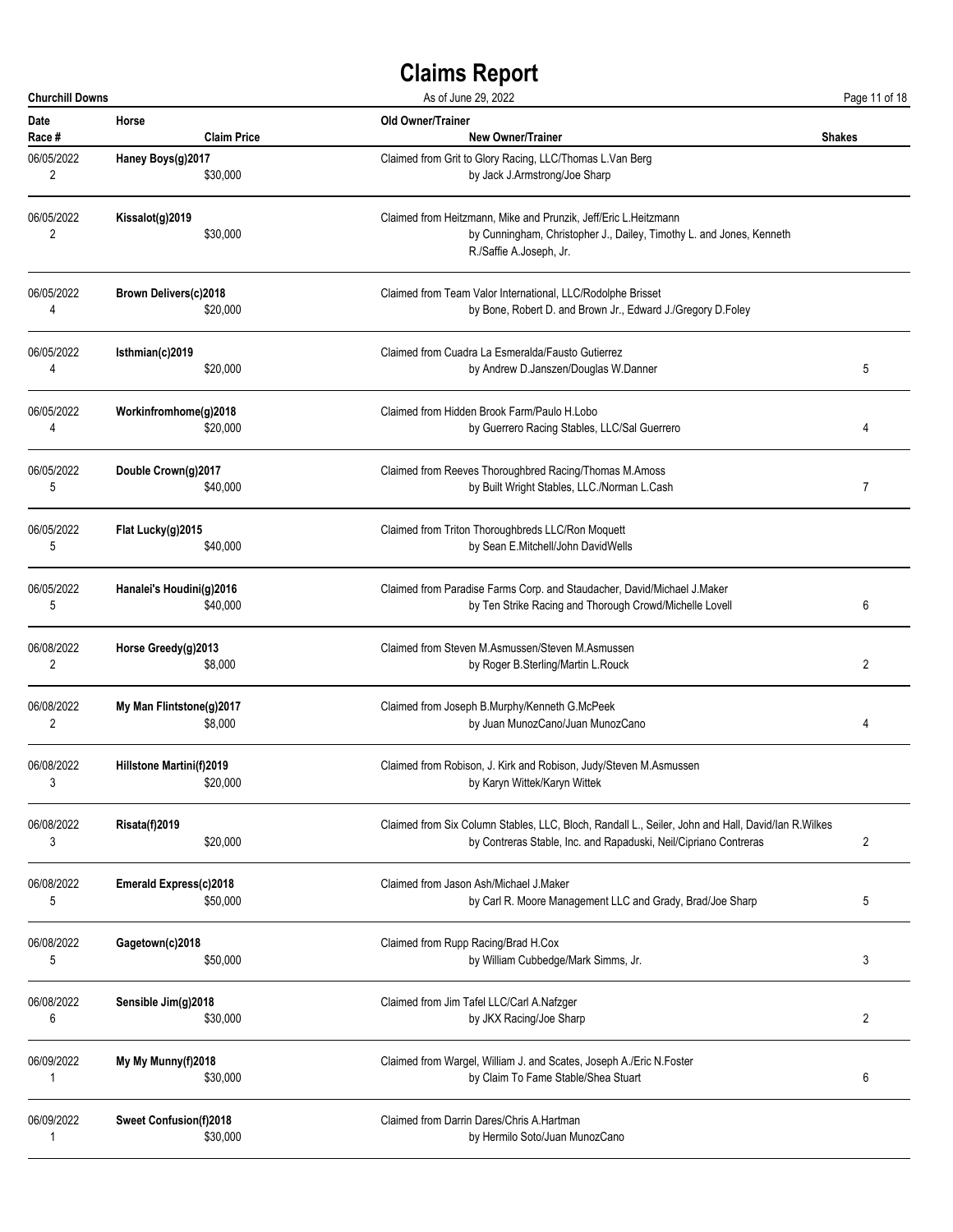| <b>Churchill Downs</b> |                                    | As of June 29, 2022                                                                                                                                                                  | Page 12 of 18 |
|------------------------|------------------------------------|--------------------------------------------------------------------------------------------------------------------------------------------------------------------------------------|---------------|
| Date                   | Horse                              | Old Owner/Trainer                                                                                                                                                                    | <b>Shakes</b> |
| Race #                 | <b>Claim Price</b>                 | <b>New Owner/Trainer</b>                                                                                                                                                             |               |
| 06/09/2022             | La Neblina(f)2019                  | Claimed from Thomas Humphries/Thomas Humphries                                                                                                                                       |               |
| 3                      | \$16,000                           | by JKX Racing/Joe Sharp                                                                                                                                                              |               |
| 06/09/2022             | Rio Lady(f)2019                    | Claimed from Dash C.Goff/James P.DiVito                                                                                                                                              |               |
| 4                      | \$30,000                           | by Southwest Racing Stables Inc./Genaro Garcia                                                                                                                                       |               |
| 06/09/2022             | Alberta Sun(f)2018                 | Claimed from Paradise Farms Corp. and Staudacher, David/Michael J.Maker                                                                                                              | 4             |
| 6                      | \$40,000                           | by Fiumera, Frank and Early, Meagan/Anna Navarrete                                                                                                                                   |               |
| 06/09/2022             | <b>Melting Snow(f)2018</b>         | Claimed from Rockingham Ranch and Littlefield, Chad/William E.Morey                                                                                                                  | 6             |
| 6                      | \$40,000                           | by Maggi Moss/Thomas M.Amoss                                                                                                                                                         |               |
| 06/09/2022             | Remain Anonymous(m)2017            | Claimed from Eclipse Thoroughbred Partners/Wayne M.Catalano                                                                                                                          | 13            |
| 6                      | \$40,000                           | by GenStar Thoroughbreds/Brad H.Cox                                                                                                                                                  |               |
| 06/09/2022             | Beyblader(c)2019                   | Claimed from J S Stables LLC/Steve Margolis                                                                                                                                          | 4             |
| 8                      | \$50,000                           | by Kueber Racing, LLC/Chris A.Hartman                                                                                                                                                |               |
| 06/09/2022             | Supremely(g)2019                   | Claimed from Columbine Stable LLC./Albert M.Stall, Jr.                                                                                                                               |               |
| 8                      | \$50,000                           | by Mayo, Tom and Exelby, Randy and Tagg Team Racing/Gregory D.Foley                                                                                                                  |               |
| 06/09/2022             | Tiwanaku(c)2018                    | Claimed from Flaxman Holdings, Ltd./Steven M.Asmussen                                                                                                                                | 3             |
| 8                      | \$50,000                           | by Maggi Moss/Thomas M.Amoss                                                                                                                                                         |               |
| 06/10/2022             | Days Remembered(f)2019<br>\$30,000 | Claimed from Thompson, Peggy and Yeaman's Racing Stables LLC/Chris A.Hartman<br>by Robert D.Bone/William E.Morey                                                                     | 2             |
| 06/10/2022<br>1        | Tachlis(f)2019<br>\$30,000         | Claimed from Pat Madden LLC and Goldberg, David/George R.Arnold, II<br>by Murphy, Bruce, Allen, Jay, McDonald, Alan, Paras, Brian and Southwest<br>Racing Stables Inc./Genaro Garcia | 3             |
| 06/10/2022             | American Hero(c)2019<br>\$50,000   | Claimed from Twin Creeks Racing Stables, LLC, Ortyl, Ronald and 4 G Racing, LLC/Brad H.Cox<br>by L. T. B., Inc. and Childers, Miles/Bernard S.Flint                                  |               |
| 06/10/2022             | <b>Brit's Wit(g)2019</b>           | Claimed from Iroquois Racing II, LLC/Andrew McKeever                                                                                                                                 | 4             |
| 2                      | \$50,000                           | by America's Pastime Stables/Jordan Blair                                                                                                                                            |               |
| 06/10/2022             | Amani's Eagle(h)2017               | Claimed from Sumaya U.S. Stable/Fausto Gutierrez                                                                                                                                     | 3             |
| 4                      | \$20,000                           | by Andrew Malik/Hugo Rodriguez                                                                                                                                                       |               |
| 06/10/2022             | Medicine Tail(c)2018               | Claimed from PTK, LLC/Dane Kobiskie                                                                                                                                                  | 9             |
| 4                      | \$20,000                           | by Rodney Paden/Michael A.Tomlinson                                                                                                                                                  |               |
| 06/10/2022             | What a Country(g)2017              | Claimed from JKX Racing/Joe Sharp                                                                                                                                                    | 3             |
| 4                      | \$20,000                           | by David E.Miller/Jason G.Cook                                                                                                                                                       |               |
| 06/10/2022<br>5        | Cami Cat(f)2019<br>\$50,000        | Claimed from Darrin Dares/Chris A.Hartman<br>by Scates, Hugh D., Scates, Joseph A., Wargel, William J., R.K. Eckrich<br>Racing, LLC and Foster Family Racing/Eric N.Foster           | 2             |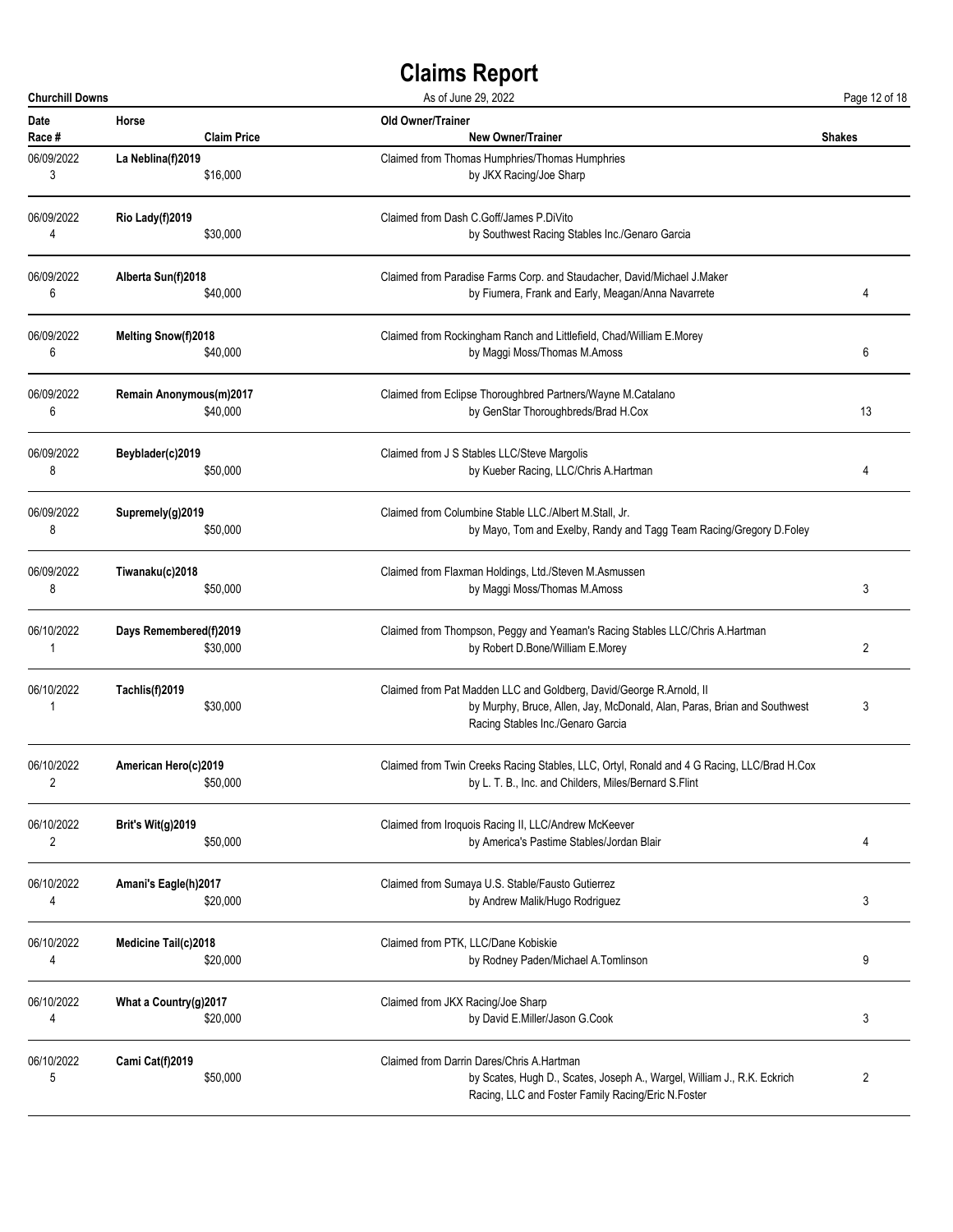| <b>Churchill Downs</b> |                           | As of June 29, 2022                                                  | Page 13 of 18  |
|------------------------|---------------------------|----------------------------------------------------------------------|----------------|
| Date                   | Horse                     | Old Owner/Trainer                                                    | <b>Shakes</b>  |
| Race #                 | <b>Claim Price</b>        | <b>New Owner/Trainer</b>                                             |                |
| 06/10/2022             | Espionage(g)2018          | Claimed from Clark O.Brewster/Steven M.Asmussen                      | 10             |
| 7                      | \$16,000                  | by Pocket Aces Racing LLC/Susan L.Anderson                           |                |
| 06/10/2022             | Hidden Promise(g)2017     | Claimed from 4 G Racing, LLC/John AlexanderOrtiz                     | 8              |
| 7                      | \$16,000                  | by Jack J.Armstrong/Steven Krebs                                     |                |
| 06/10/2022             | Seau(g)2014               | Claimed from Margaret D.Hawk/Thomas D.Vance                          |                |
| 7                      | \$16,000                  | by Vanessa Motta/Juan MunozCano                                      |                |
| 06/10/2022             | Sister Annie(f)2018       | Claimed from Thrash, Ike and Dawn/Brad H.Cox                         | 15             |
| 8                      | \$32,000                  | by Scherr, Wayne and Swatek, Dan/Chris A.Hartman                     |                |
| 06/11/2022             | Calipari(c)2019           | Claimed from WinStar Farm LLC and Siena Farm LLC/Rodolphe Brisset    |                |
| 1                      | \$30,000                  | by Linda S.Gaudet/Lacey Gaudet                                       |                |
| 06/11/2022             | Dual Threat(c)2019        | Claimed from George Krikorian/William I.Mott                         | 13             |
| 1                      | \$30,000                  | by Koentopp Racing, LLC/Rene Amescua                                 |                |
| 06/11/2022             | Marvelousmoondance(g)2018 | Claimed from Andrew Thornton/Walter M.Bindner, Jr.                   |                |
| 1                      | \$30,000                  | by Jack J.Armstrong/Steven Krebs                                     |                |
| 06/11/2022             | Caramelito(g)2017         | Claimed from Motley Crew Stables LLC (Michael Motley)/Juan MunozCano | $\overline{c}$ |
| 2                      | \$20,000                  | by Southwest Racing Stables and Lewis, Steve H./Genaro Garcia        |                |
| 06/11/2022             | In Sky We Trust(g)2017    | Claimed from Anthony A.Faulk/Michael A.Tomlinson                     |                |
| 2                      | \$20,000                  | by Paradise Farms Corp. and Staudacher, David/Michael J.Maker        |                |
| 06/11/2022             | Aidanike(f)2018           | Claimed from Steven M.Asmussen/Steven M.Asmussen                     | 12             |
| 3                      | \$10,000                  | by Roger B.Sterling/Martin L.Rouck                                   |                |
| 06/11/2022             | Beauty Day(m)2017         | Claimed from Little Blue Bird Stables LLC/Randy L.Morse              |                |
| 3                      | \$10,000                  | by William L.Smith/Genaro Garcia                                     |                |
| 06/11/2022             | Can Man Do(g)2019         | Claimed from Dash C.Goff/Steve Hobby                                 |                |
| 5                      | \$10,000                  | by Irvin Moreno/Elise WoodKendall                                    |                |
| 06/11/2022             | Captain Fantastic(g)2018  | Claimed from Imaginary Stables/Larry Rivelli                         | 8              |
| 5                      | \$10,000                  | by Southwest Racing Stables and Lewis, Steve H./Genaro Garcia        |                |
| 06/11/2022             | Speed Boat(g)2018         | Claimed from Daniel J.Lynch/Marianne Scherer                         | 5              |
| 5                      | \$10,000                  | by Esther Hugo/Jose L.Hugo                                           |                |
| 06/12/2022             | Coco Puff(f)2019          | Claimed from Erich G.Brehm/J. KeithDesormeaux                        | 3              |
| 1                      | \$20,000                  | by Scott A.Lake/Scott A.Lake                                         |                |
| 06/12/2022             | Grace's Secret(f)2018     | Claimed from Mark DeDomenico LLC/Michael Puhich                      | 4              |
| 1                      | \$20,000                  | by OGMA Investments, LLC/Gustavo Delgado                             |                |
| 06/12/2022             | Stupendous(f)2019         | Claimed from Quintessential Racing Florida LLC/Mark E.Casse          | 3              |
| 1                      | \$20,000                  | by Hancock, Donna and Royer, Richard/John A.Hancock                  |                |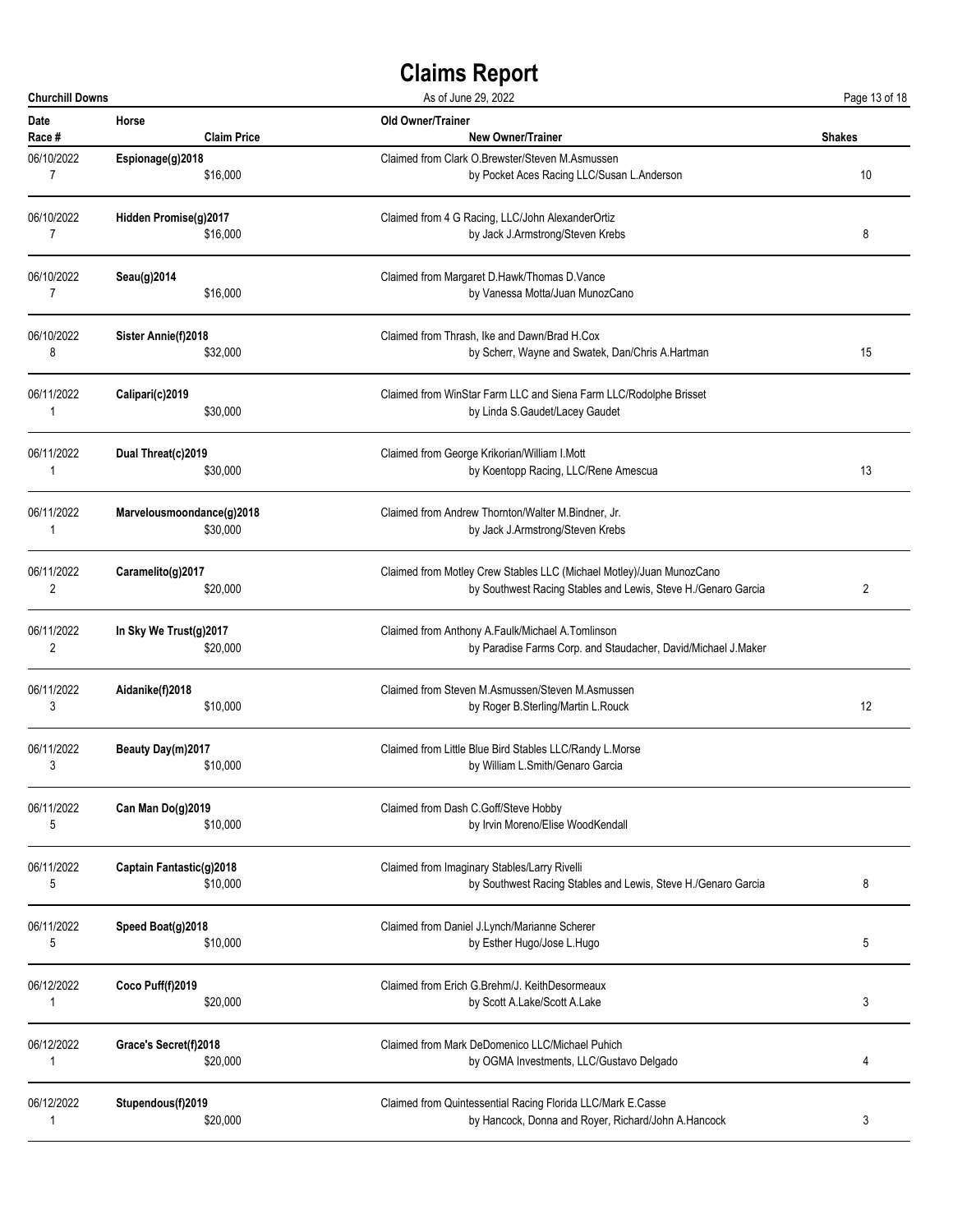| <b>Churchill Downs</b> |                              | As of June 29, 2022                                                                                 | Page 14 of 18  |
|------------------------|------------------------------|-----------------------------------------------------------------------------------------------------|----------------|
| <b>Date</b>            | Horse                        | Old Owner/Trainer                                                                                   | <b>Shakes</b>  |
| Race #                 | <b>Claim Price</b>           | <b>New Owner/Trainer</b>                                                                            |                |
| 06/12/2022             | Blame George(g)2018          | Claimed from Lauer, Penny and Gans, Bruce D./Michael E.Lauer                                        | 2              |
| 3                      | \$40,000                     | by Campbell, Heath Aaron and Campbell, Sheena/Robertino Diodoro                                     |                |
| 06/12/2022             | Carnivore(g)2019             | Claimed from Chicken Fried Racing, LLC/Thomas L.Van Berg                                            |                |
| 3                      | \$40,000                     | by Anthony Melfi/Robertino Diodoro                                                                  |                |
| 06/12/2022             | Notable Exception(g)2018     | Claimed from C D M Racing Stable LLC/Robert J.Pincins                                               |                |
| 3                      | \$40,000                     | by Ten Strike Racing and Sussman, Jeremy/Matt A.Shirer                                              |                |
| 06/12/2022             | Lucky Boss(c)2019            | Claimed from Lucky Seven Stable (Mackin)/Kenneth G.McPeek                                           |                |
| 9                      | \$80,000                     | by Brent Malmstrom/Robertino Diodoro                                                                |                |
| 06/17/2022             | Arneis(f)2019                | Claimed from Thomas Humphries/Thomas Humphries                                                      |                |
| 2                      | \$20,000                     | by Imaginary Stables/John A.Hancock                                                                 |                |
| 06/17/2022             | <b>Margarita Time(f)2018</b> | Claimed from Dixiana Farms LLC/Robert Medina                                                        |                |
| 2                      | \$20,000                     | by Kara LinToye/Kara LinToye                                                                        |                |
| 06/17/2022             | Crimson Rose(f)2019          | Claimed from Braun, Alan W., English, Kenneth D., Wolf, Chris and Wolf, Michael/Brad H.Cox          |                |
| 3                      | \$50,000                     | by John Holleman/Robertino Diodoro                                                                  |                |
| 06/17/2022             | Legerity(f)2019              | Claimed from Susan Moulton/Kenneth G.McPeek                                                         |                |
| 3                      | \$50,000                     | by Fourth Turn Stable, LLC/Paul J.McGee                                                             |                |
| 06/17/2022             | Full Impact(h)2017           | Claimed from Gary and Mary West/Brad H.Cox                                                          |                |
| 6                      | \$20,000                     | by Southwest Racing Stables Inc./Genaro Garcia                                                      |                |
| 06/17/2022             | Ridgepointe(c)2019           | Claimed from Thomas, Michael J., Weiter, Joseph A, Allen, Jeff W and Habeeb, Donald/Donald J.Habeeb | 12             |
| 6                      | \$20,000                     | by Gumpster Stable LLC/Jose FranciscoD'Angelo                                                       |                |
| 06/17/2022             | Space Odessey(g)2018         | Claimed from Gasaway, Lance and Weast, Starsky/Robertino Diodoro                                    | 2              |
| 6                      | \$20.000                     | by Chicken Fried Racing, LLC/Thomas L.Van Berg                                                      |                |
| 06/18/2022             | Summer Storm(m)2015          | Claimed from JD Thoroughbreds LLC and Davis, Joey Keith/Chris A.Hartman                             |                |
| 1                      | \$10,000                     | by Anthony Rice/Anthony Rice                                                                        |                |
| 06/18/2022             | General Strike(g)2019        | Claimed from Winchell Thoroughbreds LLC and Gainesway Thoroughbreds Ltd./Steven M.Asmussen          | 3              |
| 3                      | \$50,000                     | by Super C Racing Inc./D. Whitworth Beckman                                                         |                |
| 06/18/2022             | Master of Arms(c)2019        | Claimed from Span Investments Inc./Brian A.Lynch                                                    | 6              |
| 3                      | \$50,000                     | by Triton Thoroughbreds LLC/Ron Moquett                                                             |                |
| 06/18/2022             | Uncle Berley(c)2019          | Claimed from Campbell, Heath Aaron and Campbell, Sheena/Robertino Diodoro                           |                |
| 3                      | \$50,000                     | by Steven M.Asmussen/Steven M.Asmussen                                                              |                |
| 06/18/2022             | Dialed a Dame(c)2019         | Claimed from Jones, Jr., Frank L. and Delony, Nancy/Dale L. Romans                                  | $\overline{2}$ |
| 4                      | \$20,000                     | by Frank D.Irvin/Luis A.Cotto                                                                       |                |
| 06/18/2022             | Ebben(g)2015                 | Claimed from Pravin A.Patel/Juan MunozCano                                                          |                |
| 7                      | \$62,500                     | by J S Stables LLC/Thomas M.Amoss                                                                   |                |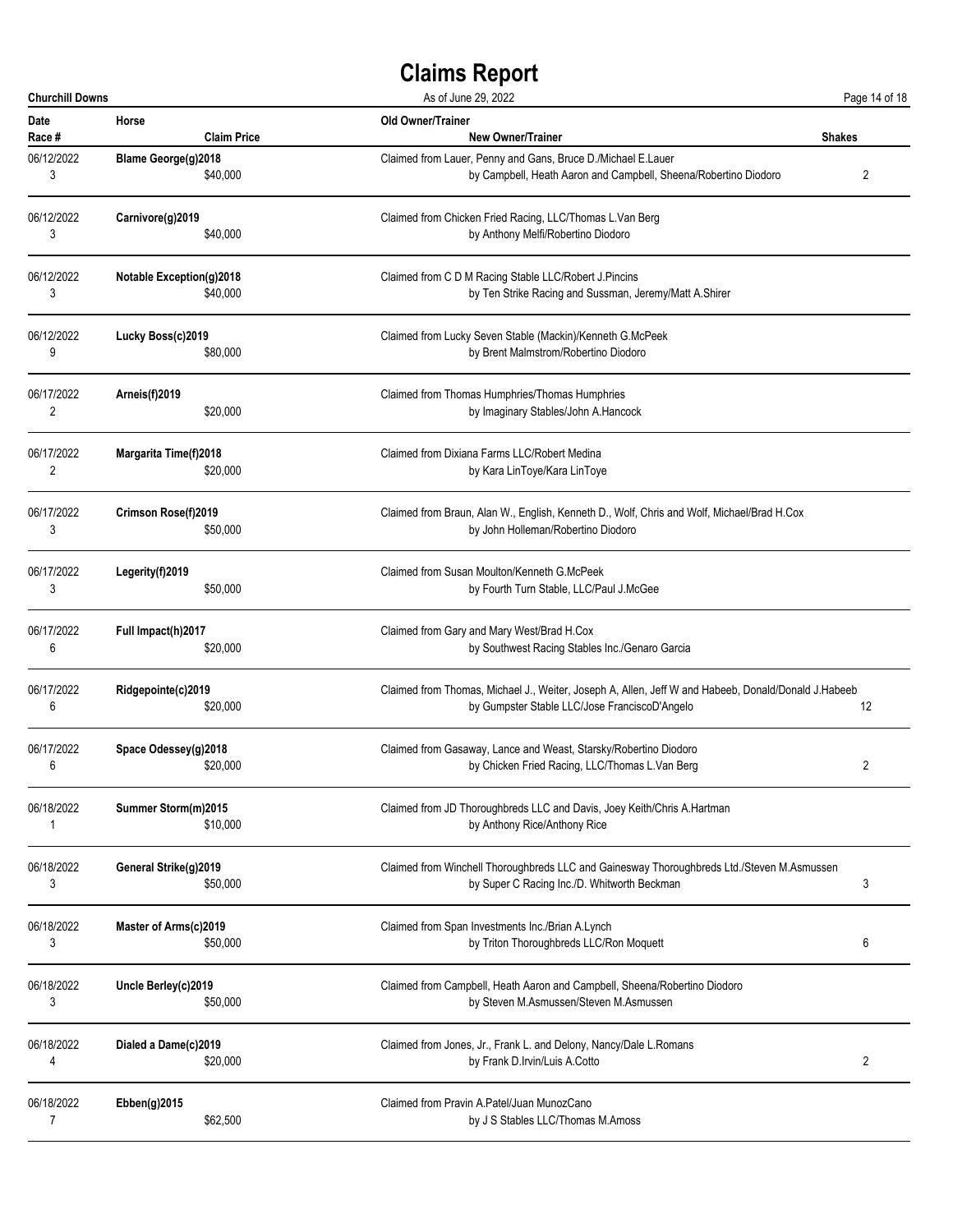| <b>Churchill Downs</b> |                                                                                                                                                                                                                                                            | As of June 29, 2022                                                                                                     | Page 15 of 18 |
|------------------------|------------------------------------------------------------------------------------------------------------------------------------------------------------------------------------------------------------------------------------------------------------|-------------------------------------------------------------------------------------------------------------------------|---------------|
| Date                   | Horse                                                                                                                                                                                                                                                      | <b>Old Owner/Trainer</b>                                                                                                | <b>Shakes</b> |
| Race #                 | <b>Claim Price</b>                                                                                                                                                                                                                                         | <b>New Owner/Trainer</b>                                                                                                |               |
| 06/18/2022             | Chantry Flats(g)2015                                                                                                                                                                                                                                       | Claimed from Jay Em Ess Stable/Paul J.McGee                                                                             |               |
| 9                      | \$25,000                                                                                                                                                                                                                                                   | by Barrett Partners LLC/Troy Newton                                                                                     |               |
| 06/18/2022             | Frosted Grace(h)2016                                                                                                                                                                                                                                       | Claimed from Reeves Thoroughbred Racing and Branch, William/Thomas M.Amoss                                              | 7             |
| 9                      | \$25,000                                                                                                                                                                                                                                                   | by Allen, Jeff W., Thomas, Michael and Weiter, Joseph A/Donald J.Habeeb                                                 |               |
| 06/18/2022             | Lord Dragon(g)2016                                                                                                                                                                                                                                         | Claimed from Larry J.Romero/Chris A.Hartman                                                                             | 15            |
| 9                      | \$25,000                                                                                                                                                                                                                                                   | by Jeffrey Lambert/Robert B.Hess, Jr.                                                                                   |               |
| 06/18/2022             | Majestic West(g)2016                                                                                                                                                                                                                                       | Claimed from Built Wright Stables, LLC./Norman L.Cash                                                                   | 2             |
| 9                      | \$25,000                                                                                                                                                                                                                                                   | by Daniel Wells/Jeff Engler                                                                                             |               |
| 06/18/2022             | Palace Coup(g)2017                                                                                                                                                                                                                                         | Claimed from Wiest, Rick and Wiest, Clayton/Robertino Diodoro                                                           | 7             |
| 9                      | \$25,000                                                                                                                                                                                                                                                   | by FAS Racing/Joe Sharp                                                                                                 |               |
| 06/19/2022             | Go Virtual(g)2019                                                                                                                                                                                                                                          | Claimed from Thomas E.Sherman/Juan MunozCano                                                                            |               |
| 1                      | \$10,000                                                                                                                                                                                                                                                   | by Gonzalez, Reina and Doyle, Cheryl/Reina E.Gonzalez                                                                   |               |
| 06/19/2022             | Prayforpeace(g)2019                                                                                                                                                                                                                                        | Claimed from Michael Dubb/Michael J.Maker                                                                               | 3             |
| 10                     | \$80,000                                                                                                                                                                                                                                                   | by Henry S.Witt, Jr./Mark Simms, Jr.                                                                                    |               |
| 06/19/2022             | Tejano Twist(g)2019                                                                                                                                                                                                                                        | Claimed from Tom R.Durant/W. BretCalhoun                                                                                | 3             |
| 10                     | \$80,000                                                                                                                                                                                                                                                   | by Rojas, Jackie and Davis, Joey Keith/Chris A.Hartman                                                                  |               |
| 06/22/2022             | Mohaylady(f)2019                                                                                                                                                                                                                                           | Claimed from Andrew D.Janszen/Douglas W.Danner                                                                          | 2             |
| 1                      | \$20,000                                                                                                                                                                                                                                                   | by Lukas, Laurie and Lukas, D. Wayne/D. WayneLukas                                                                      |               |
| 06/22/2022             | Nana's Gray(f)2019                                                                                                                                                                                                                                         | Claimed from Checkmate Stables LLC/Joe Sharp                                                                            | 6             |
| 1                      | \$20,000                                                                                                                                                                                                                                                   | by Social Circle Stable/Tim Glyshaw                                                                                     |               |
| 06/22/2022             | Red Queen(f)2019                                                                                                                                                                                                                                           | Claimed from Murphy, Bruce, Allen, Jay, McDonald, Alan, Paras, Brian and Southwest Racing Stables Inc./Genaro<br>Garcia |               |
| $\mathbf{1}$           | \$20,000                                                                                                                                                                                                                                                   | by James C.Wolf/Anthony Farrior                                                                                         |               |
| 06/22/2022             | Anaheim(c)2019<br>Claimed from SF Racing LLC, Starlight Racing, Madaket Stables LLC, Robert E. Masterson, Stonestreet Stables<br>LLC, Jay A. Schoenfarber, Waves Edge Capital LLC, Donovan, Catherine, Golconda Stable, Siena Farm<br>LLC/Rodolphe Brisset |                                                                                                                         |               |
| 2                      | \$30,000                                                                                                                                                                                                                                                   | by James C.Wolf/Anthony Farrior                                                                                         | 5             |
| 06/22/2022             | Oiler(c)2019                                                                                                                                                                                                                                               | Claimed from HRH Racing and Kenneally, Eddie/Eddie Kenneally                                                            | 4             |
| 2                      | \$30,000                                                                                                                                                                                                                                                   | by Scott A.Lake/Scott A.Lake                                                                                            |               |
| 06/22/2022             | <b>Bad Decisions(c)2019</b>                                                                                                                                                                                                                                | Claimed from Rigney Racing, LLC/Philip A.Bauer                                                                          | 5             |
| 3                      | \$40,000                                                                                                                                                                                                                                                   | by Larry J.Romero/Chris A.Hartman                                                                                       |               |
| 06/22/2022             | Fireman Dan(g)2019                                                                                                                                                                                                                                         | Claimed from Claim To Fame Stable/Michael A.Tomlinson                                                                   |               |
| 4                      | \$50,000                                                                                                                                                                                                                                                   | by Jacob Koentopp/Rene Amescua                                                                                          |               |
| 06/22/2022             | Stellar Tap(c)2019                                                                                                                                                                                                                                         | Claimed from L and N Racing LLC and Winchell Thoroughbreds LLC/Steven M.Asmussen                                        | 12            |
| 4                      | \$50,000                                                                                                                                                                                                                                                   | by Tolin, Timothy C. and Hawley, Wesley E./Wesley E.Hawley                                                              |               |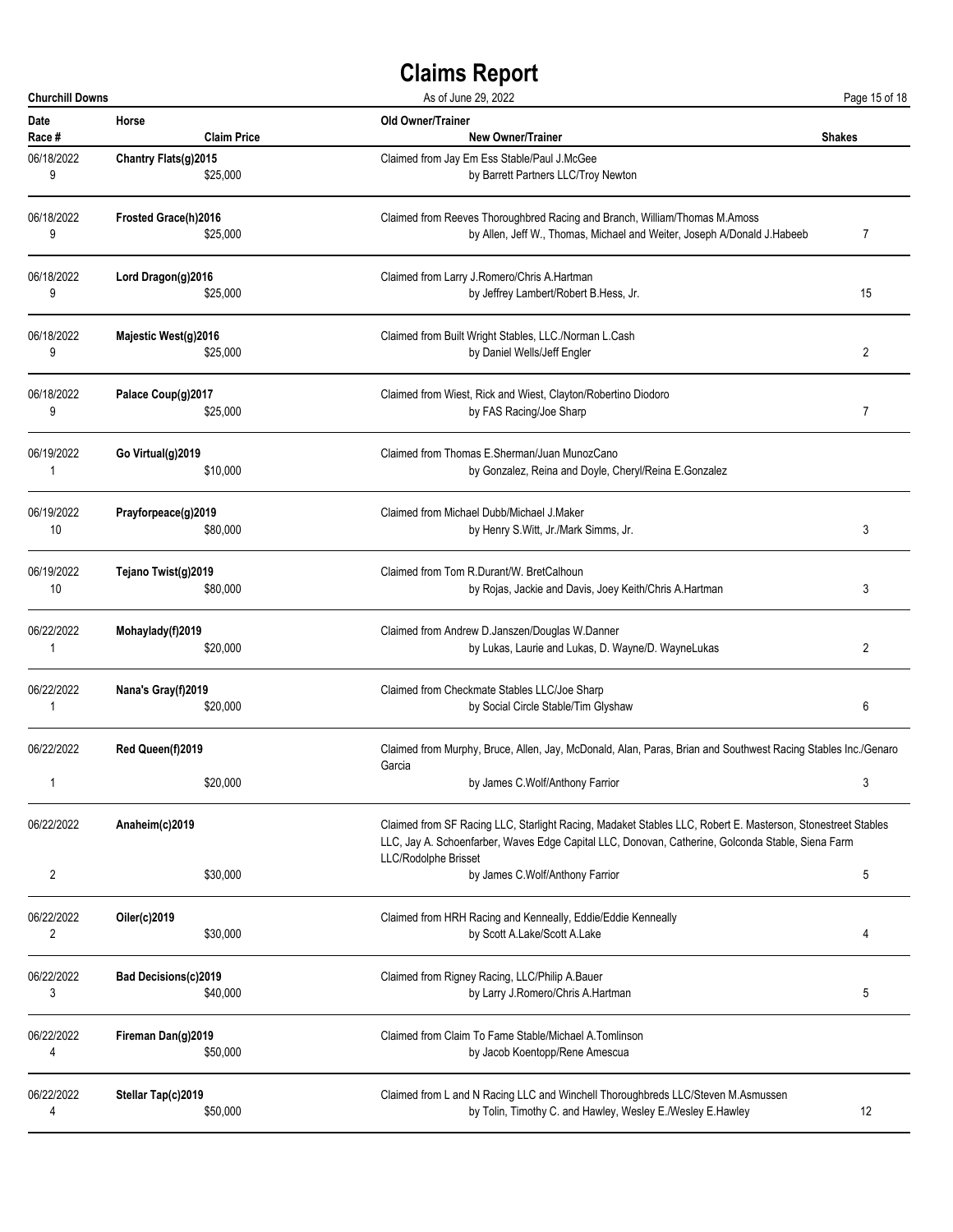| <b>Churchill Downs</b> |                          | As of June 29, 2022                                                               | Page 16 of 18 |
|------------------------|--------------------------|-----------------------------------------------------------------------------------|---------------|
| Date                   | Horse                    | <b>Old Owner/Trainer</b>                                                          | <b>Shakes</b> |
| Race #                 | <b>Claim Price</b>       | <b>New Owner/Trainer</b>                                                          |               |
| 06/22/2022             | American Smooth(g)2018   | Claimed from Redeemer Racing/William Walden                                       |               |
| 5                      | \$10,000                 | by Team Gaudet/Lacey Gaudet                                                       |               |
| 06/22/2022             | Bel Aria(f)2019          | Claimed from Libertymere Racing/Neil J.Howard                                     | 2             |
| 7                      | \$10,000                 | by Donald R.Parker/Donald R.Parker                                                |               |
| 06/22/2022             | Digital(g)2017           | Claimed from Tom R.Durant/W. BretCalhoun                                          | 5             |
| 8                      | \$32,000                 | by R. TownsendSparks/Rick Hiles                                                   |               |
| 06/22/2022             | Ournationonparade(g)2017 | Claimed from Angel Wings LLC and Sherman, Thomas/Juan MunozCano                   |               |
| 8                      | \$32,000                 | by William BrookHenderson/Chris A.Hartman                                         |               |
| 06/22/2022             | Quick Return(g)2017      | Claimed from Campbell, Heath Aaron and Campbell, Sheena/Robertino Diodoro         |               |
| 8                      | \$32,000                 | by Ten Strike Racing, Ritchie, Raquel and Sussman, Jeremy/Matt A.Shirer           |               |
| 06/22/2022             | Rob the Rich(g)2017      | Claimed from Antonio Donato/Armando Hernandez                                     |               |
| 8                      | \$32,000                 | by Ten Strike Racing and Finegan, Randy/Matt A.Shirer                             |               |
| 06/23/2022             | Mizbehaving Sis(f)2019   | Claimed from Daniel Wells/Jeff Engler                                             |               |
| 1                      | \$20,000                 | by Jeremy Rachpaul/Robert B.Hess, Jr.                                             |               |
| 06/23/2022             | Bear Alley(h)2017        | Claimed from Cardinal Hill Racing/Norm W.Casse                                    | 10            |
| 2                      | \$16,000                 | by William E.Morey/William E.Morey                                                |               |
| 06/23/2022             | Specializin(f)2020       | Claimed from Brad Grady/Joe Sharp                                                 | 2             |
| 3                      | \$50,000                 | by Patricia's Hope LLC/Larry Rivelli                                              |               |
| 06/23/2022             | Fed Money(g)2018         | Claimed from Horned Frog Stable/James E.Baker                                     | 2             |
| 4                      | \$20,000                 | by Melvin L.Dotson, II/Christopher Davis                                          |               |
| 06/23/2022             | Formal Order(c)2019      | Claimed from Circle 8 and Fourth Turn Stable, LLC/Donald J.Habeeb                 |               |
| 4                      | \$20,000                 | by Scott A.Lake/Scott A.Lake                                                      |               |
| 06/23/2022             | Icon(g)2016              | Claimed from Peter E. Blum Thoroughbreds LLC/Michael J.Maker                      |               |
| 4                      | \$20,000                 | by Lawrence P.Roman/Robertino Diodoro                                             |               |
| 06/23/2022             | Kiss Principal(g)2019    | Claimed from Horseshoe Racing LLC/Timothy E.Hamm                                  | 9             |
| 4                      | \$20,000                 | by Jennifer Vessels/Gary G.Hartlage                                               |               |
| 06/23/2022             | Stayin' Out Late(g)2018  | Claimed from Three Chimneys Farm, LLC and Harrell Ventures, LLC/Steven M.Asmussen | 2             |
| 4                      | \$20,000                 | by GMP Stables LLC/Robertino Diodoro                                              |               |
| 06/23/2022             | Spa City(g)2017          | Claimed from Maggi Moss/Thomas M.Amoss                                            | 2             |
| $\overline{7}$         | \$80,000                 | by Paradise Farms Corp. and Staudacher, David/Michael J.Maker                     |               |
| 06/24/2022             | Curlin Lane(c)2018       | Claimed from Albaugh Family Stables LLC/Dale L.Romans                             |               |
| 1                      | \$10,000                 | by JKX Racing/Troy Newton                                                         |               |
| 06/24/2022             | Awesome Ally Vee(f)2019  | Claimed from Veloudis, George and Tiffany/Kara LinToye                            |               |
| 2                      | \$40,000                 | by Lauer, Penny and Gans, Bruce D./Michael E.Lauer                                |               |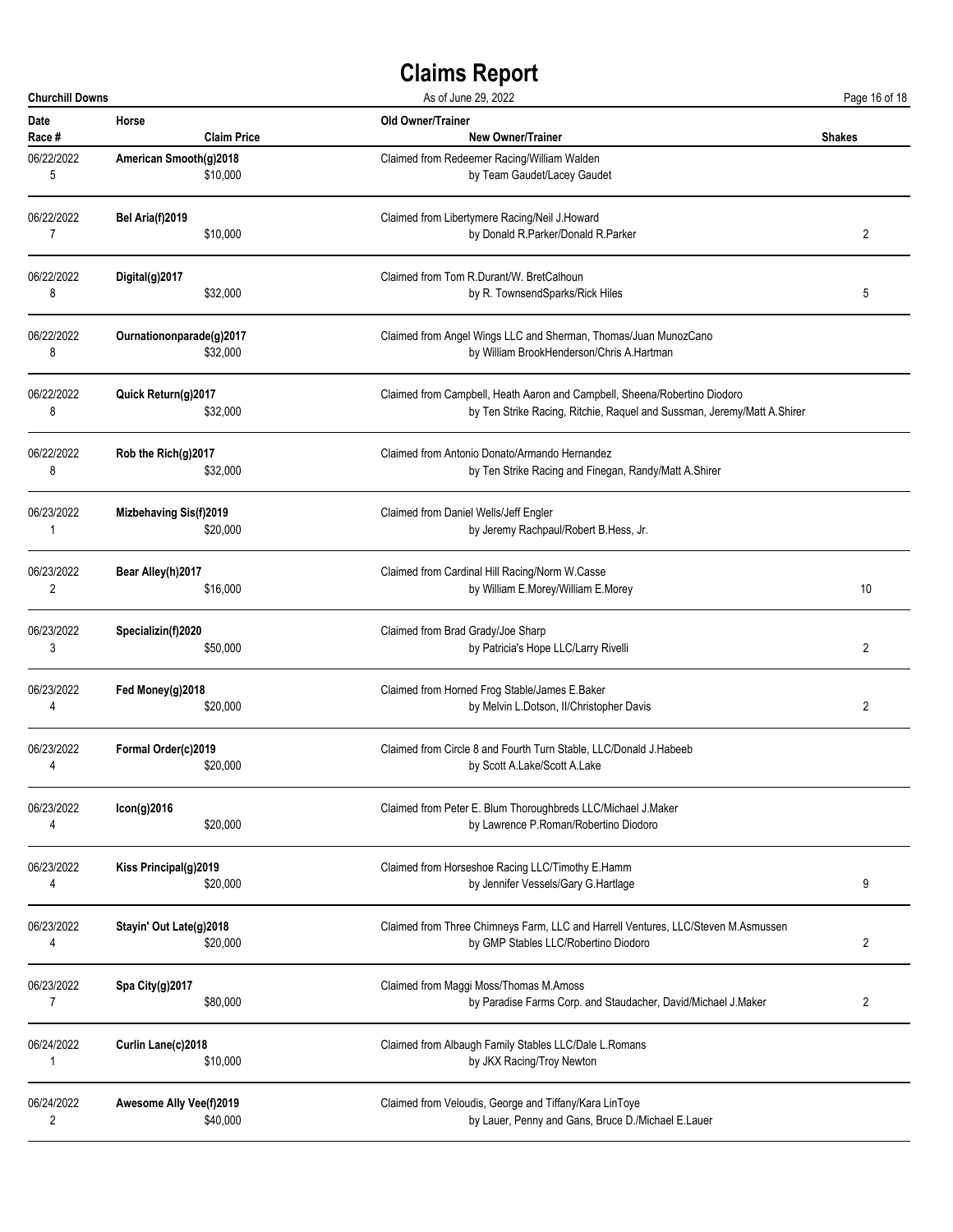| <b>Churchill Downs</b> |                                    | As of June 29, 2022                                                                                                                                       | Page 17 of 18  |
|------------------------|------------------------------------|-----------------------------------------------------------------------------------------------------------------------------------------------------------|----------------|
| <b>Date</b>            | Horse                              | <b>Old Owner/Trainer</b>                                                                                                                                  | <b>Shakes</b>  |
| Race #                 | <b>Claim Price</b>                 | <b>New Owner/Trainer</b>                                                                                                                                  |                |
| 06/24/2022             | Beach Kitten(f)2019                | Claimed from Jimenez, Normando and Southwest Racing Stables Inc./Genaro Garcia                                                                            | 7              |
| 3                      | \$20,000                           | by Marianne Scherer/Marianne Scherer                                                                                                                      |                |
| 06/24/2022             | Earley Rose(f)2019                 | Claimed from Limestone Thoroughbreds Ltd/Eddie Kenneally                                                                                                  | 9              |
| 3                      | \$20,000                           | by Anthony Farrior/Anthony Farrior                                                                                                                        |                |
| 06/24/2022<br>3        | World of Wonder(f)2018<br>\$20,000 | Claimed from Team Forster 211, LLC/Grant T.Forster<br>by Rojas, Jackie, Petroskus, Nicholas and Dodaro, Salvatore/Chris<br>A.Hartman                      |                |
| 06/24/2022             | Cherished(m)2016                   | Claimed from Steven M.Asmussen/Steven M.Asmussen                                                                                                          |                |
| 5                      | \$32,000                           | by Rene Amescua/Rene Amescua                                                                                                                              |                |
| 06/24/2022             | Hypernova(f)2018                   | Claimed from Cosmic Racing, LLC/Anna M.Meah                                                                                                               | 3              |
| 5                      | \$32,000                           | by Eddie Kenneally/Eddie Kenneally                                                                                                                        |                |
| 06/24/2022             | Larimar(m)2017                     | Claimed from Hatfield Stables and Hatfield, Rod/Michael A.Tomlinson                                                                                       |                |
| 5                      | \$32,000                           | by Jerry Caroom/Robertino Diodoro                                                                                                                         |                |
| 06/24/2022             | Off We Go(f)2018                   | Claimed from Miller, Douglas E. and Wargel, William J./Eric N.Foster                                                                                      |                |
| 5                      | \$32,000                           | by Southwest Racing Stables and Lewis, Steve H./Genaro Garcia                                                                                             |                |
| 06/24/2022             | Well Spent(m)2017                  | Claimed from Larry Nafe/Robertino Diodoro                                                                                                                 |                |
| 5                      | \$32,000                           | by Ten Strike Racing/Bentley Combs                                                                                                                        |                |
| 06/24/2022<br>6        | Shared Future(f)2019<br>\$50,000   | Claimed from Courtlandt Farms (Donald Adam)/Steven M.Asmussen<br>by Diodoro, Robertino, Exelby, Randy, Rose, Mark, and Yager,<br>George/Robertino Diodoro | 2              |
| 06/24/2022             | Arrow Strike(g)2019                | Claimed from BBN Racing, LLC/Victoria H.Oliver                                                                                                            |                |
| 9                      | \$20,000                           | by Del Russo, Glenn and Castillo, Silvia/Fausto Gutierrez                                                                                                 |                |
| 06/25/2022             | Je Suis Rapide(f)2019              | Claimed from Mark DeDomenico LLC/Michael Puhich                                                                                                           | $\overline{2}$ |
| 1                      | \$20,000                           | by Smith, Brook T., and Smith, James T./Robert W.Radcliffe                                                                                                |                |
| 06/25/2022             | Slam Diego(f)2019                  | Claimed from Yates, Darrell and Evelyn/Steve Manley                                                                                                       | $\overline{2}$ |
| 1                      | \$20,000                           | by Chappell Racing, LLC/Jeff Engler                                                                                                                       |                |
| 06/25/2022             | Sonic City(c)2018                  | Claimed from Thomas Humphries/Thomas Humphries                                                                                                            | 11             |
| 3                      | \$10,000                           | by Larry J.Romero/Chris A.Hartman                                                                                                                         |                |
| 06/25/2022             | Spheroid(g)2018                    | Claimed from Ten Strike Racing, Finegan, Randy and Armington, Richard/Randy Matthews                                                                      | 2              |
| 3                      | \$10,000                           | by Larry J.Romero/Chris A.Hartman                                                                                                                         |                |
| 06/25/2022             | My Man Flintstone(g)2017           | Claimed from Juan MunozCano/Juan MunozCano                                                                                                                | $\overline{2}$ |
| 4                      | \$10,000                           | by Victory Racing Stable, LLC/Rey Hernandez                                                                                                               |                |
| 06/25/2022             | Skyscanner(g)2017                  | Claimed from Shorter, Aaron and Blanco, Pedro/Aaron Shorter                                                                                               | 11             |
| 4                      | \$10,000                           | by Thorough Crowd/Ethan W.West                                                                                                                            |                |